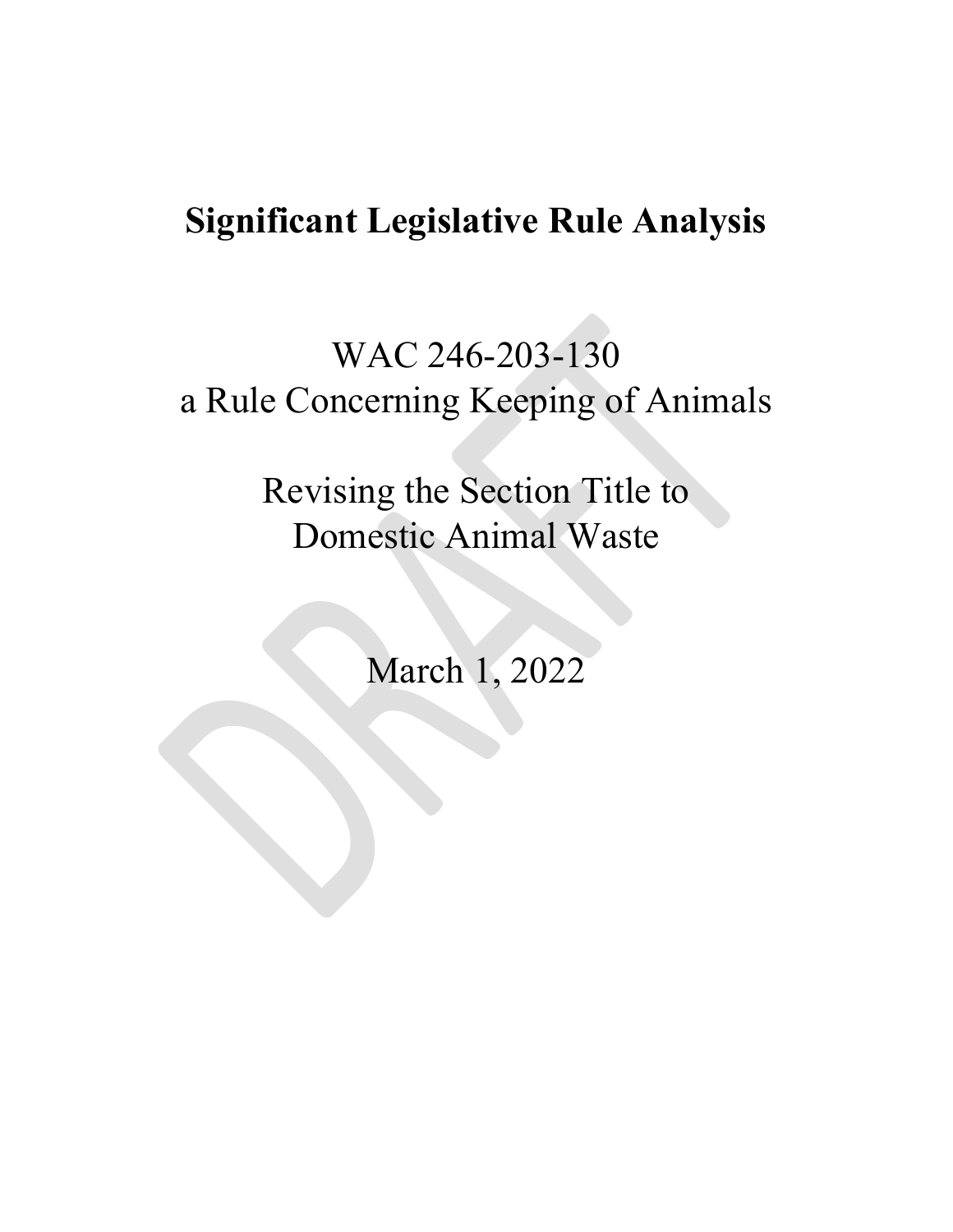#### **Introduction**

The mission of the Washington State Board of Health (Board) is to provide statewide leadership developing and promoting policies that prevent disease and protect and improve public health for all people in Washington. Established by the Washington State Constitution in 1889, the Board plays an important role preventing disease and protecting public health and safety across the state. The Board offers a public forum to engage people in the public health system, develops environmental health and public health and safety rules, and promotes policies to protect and improve the public's health.

Board authority is established in state law (Revised Code of Washington, RCW) covering a wide range of issues such as communicable disease, childhood immunization, prenatal and newborn disease screening, drinking water, food safety, human remains, water recreation, animal waste, and school environmental health and safety. As a policymaking body, the Board adopts rules (Washington Administrative Code, WAC) to administer the law. The Washington State Department of Health and local health jurisdictions/officers implement and enforce Board rules, with authority and roles defined in each rule.

Among other powers and duties,  $RCW$  [43.20.050\(2\)\(c\)](https://apps.leg.wa.gov/RCW/default.aspx?cite=43.20.050) charges the Board with unique responsibility and authority to adopt rules and standards to prevent, control, and abate health hazards and nuisance related to the disposal of animal excreta, or animal waste. WAC [246-203-](https://apps.leg.wa.gov/WAC/default.aspx?cite=246-203-130) [130,](https://apps.leg.wa.gov/WAC/default.aspx?cite=246-203-130) Keeping of Animals, serves as the Board's rule on the handling and disposal of animal waste. Enforcement of the rule rests with local health officers.

The following sections of this analysis describe the intent and effect of the proposed rule revisions to WAC 246-203-130—along with features of the rulemaking process.

## **SECTON 1: Describe the proposed rule, including a brief history of the issue, and explain why the proposed rule is needed.**

The purpose of this rulemaking is to modernize [WAC 246-203-130,](https://apps.leg.wa.gov/WAC/default.aspx?cite=246-203-130) Keeping of Animals, a longstanding Board rule with language dating back to the 1920s and 30s. This rule is one section of Board rules on General Sanitation, [chapter 246-203 WAC,](https://app.leg.wa.gov/wac/default.aspx?cite=246-203&full=true) covering such issues as nuisance, piggeries, disposal of dead animals, and use of common cup and towel. The chapter was codified as WAC in 1960, followed by administrative recodification in 1991. Despite its unique niche and authority, the rule has not undergone review or revision in recent decades while other related laws and regulations have been enacted, leaving a health and sanitation gap in the state regulatory structure for domestic animal waste.

In 2009, the Board received a petition from the Washington Association of Conservation Districts to amend the rule. The Board denied the specific petition and opted to file a CR-101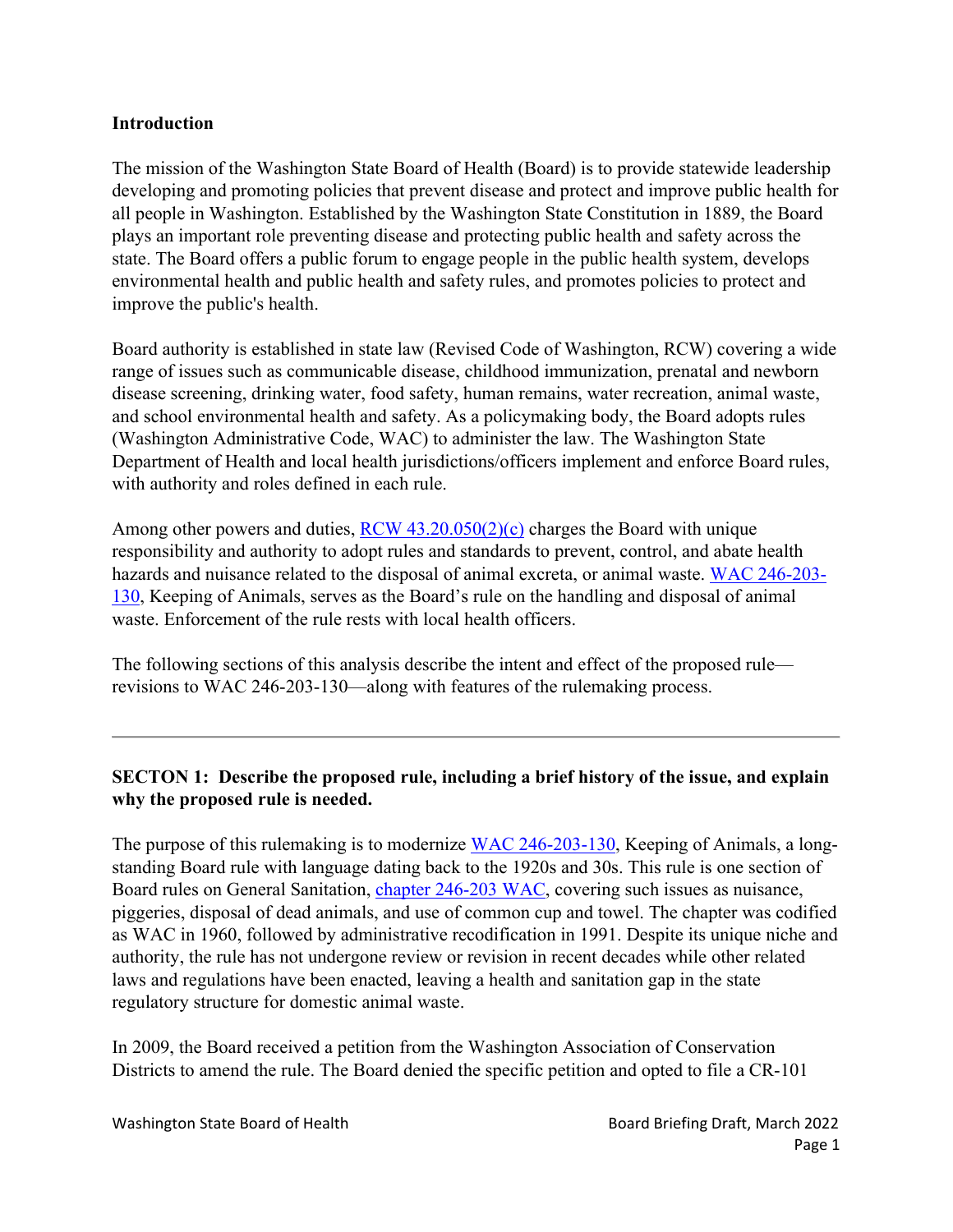<span id="page-2-1"></span>Preproposal Statement of Inquiry [\(WSR 09-17-132\)](http://apps.leg.wa.gov/documents/laws/wsr/2009/17%5C09-17-132.htm) to more broadly update the rule. The rulemaking stalled and ultimately resumed in 2017. In 2018, Board staff completed a background report<sup>[1](#page-2-0)</sup> to help guide the rulemaking and restarted work on the rule with emphasis on stakeholder outreach, research, and rule writing. In fall 2019, the Board filed a new CR-101, [WSR 19-21-](http://lawfilesext.leg.wa.gov/law/wsr/2019/21/19-21-018.htm) [018,](http://lawfilesext.leg.wa.gov/law/wsr/2019/21/19-21-018.htm) to better align the rulemaking with Board policy direction. In early 2020, the Board distributed a draft rule for public review, processed the feedback, and revised the draft. In November 2020, staff updated the Board on the rulemaking. The Board directed staff to file a CR-102, Proposed Rulemaking.

Domestic animal waste presents many challenges that are often well-managed by people. However, situations arise where waste accumulates or is mishandled in ways that create a nuisance or health hazard and action is needed to address and correct the problem. The proposed rule establishes minimum standards intended to help prevent, control, and abate health hazards and nuisance associated with the handling and disposal of domestic animal waste. This includes waste from livestock such as horses and cattle, and waste from non-livestock such as dogs and cats.

The proposed rule includes standards to:

- Avoid unsanitary accumulations of waste in containment areas;
- Prevent contamination of other people's property, drinking water supplies, and surface water bodies with potential to affect human health;
- Promote safe handling and disposal of non-livestock waste; and
- Promote safe stockpiling of livestock waste.

The proposed rule is not an operational Board rule involving ongoing implementation and frontline regulation of facilities and systems (e.g., Board rules for food establishments, shellfish operations, water recreation facilities, on-site sewage systems, and drinking water systems). Instead, like the companion sanitation rule on disposal of dead animals, [WAC 246-203-121,](https://apps.leg.wa.gov/WAC/default.aspx?cite=246-203-121) the proposed rule sets animal waste standards for people to follow that may be locally enforced by a local health officer if needed.

The proposed rule aims to focus squarely on domestic animal waste. It intersects other rules and practices associated with solid waste and manure management but largely stops short of waste and beneficial-use streams regulated by other agencies. Due to the narrow focus on animal waste, the rule includes a proposed title change from Keeping of Animals to Domestic Animal Waste to more accurately reflect and carry out Board authority regulating animal excreta.

## **SECTON 2: Is a Significant Analysis required for this rule?**

<span id="page-2-0"></span><sup>&</sup>lt;sup>1</sup> Washington State Board of Health. 2018. Keeping of Animals Background and Policy Recommendations of the [Washington State Board of Health for Revising WAC 246-203-130.](https://sboh.wa.gov/Portals/7/Doc/Publications/KeepingOfAnimals-FinalReport.pdf)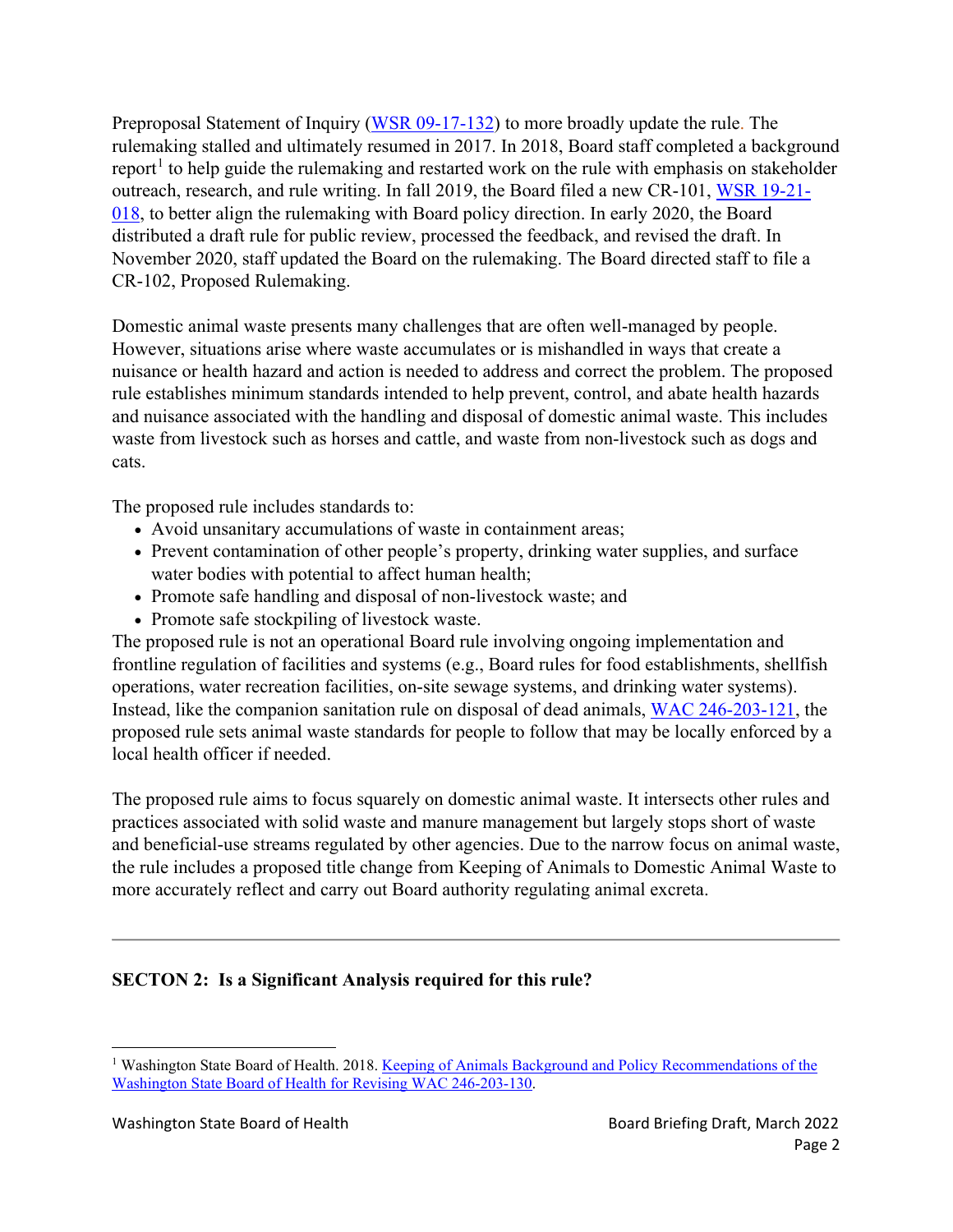Board staff evaluated the proposed rule and determined that it includes significant provisions subject to requirements of [RCW 34.05.328.](https://apps.leg.wa.gov/RCW/default.aspx?cite=34.05.328) This proposed rule requires a significant analysis, including analysis of probable costs and benefits in Section Five. The proposed rule modernizes the existing rule with contemporary terminology, standards, and rule structure. The following table lists provisions of the proposed rule the Board determined are non-significant and are exempt from analysis based on RCW 34.05.328(5)(b) and (c).

| <b>Rule Provision</b>              | Description                                                                                                                    | Rationale for Determination                                                                                                                                                                                                                                                                                      |
|------------------------------------|--------------------------------------------------------------------------------------------------------------------------------|------------------------------------------------------------------------------------------------------------------------------------------------------------------------------------------------------------------------------------------------------------------------------------------------------------------|
| WAC 246-203-130(1)                 | Establishes the purpose and applicability<br>of the rule.                                                                      | Interpretive language that sets rule<br>structure.                                                                                                                                                                                                                                                               |
| WAC 246-203-130(2)                 | Establishes the definitions of terms used<br>in the rule.                                                                      | Interpretive language that sets rule<br>structure.                                                                                                                                                                                                                                                               |
| WAC 246-203-130(3) preface<br>only | Introduces the standards of the rule,<br>defers to more stringent standards in law,<br>and excludes certain diffuse practices. | Interpretive language that sets rule<br>structure and clarifies applicability.                                                                                                                                                                                                                                   |
| WAC 246-203-130(3)(b)(ii)          | Requires the handling of domestic animal<br>waste to prevent contamination of<br>drinking water sources.                       | This standard revises existing<br>language of the rule, WAC 246-<br>$203-130(3)$ , without changing its<br>effect.                                                                                                                                                                                               |
| WAC 246-203-130(3)(c)              | Introduces the standards of the<br>subdivision and precludes stockpiling<br>non-livestock waste.                               | Interpretive language that sets rule<br>structure and clarifies applicability.                                                                                                                                                                                                                                   |
| WAC 246-203-130(3)(d)(i)           | For stockpiled livestock waste, requires<br>control of odors and attraction of flies,<br>rodents, and other vectors.           | This standard incorporates by<br>reference, without material change,<br>standards/rules of another<br>Washington state agency. It<br>incorporates requirements of the<br>state solid waste rules, chapter 173-<br>350 WAC, including WAC 173-<br>350-320(6) regulating agricultural<br>waste piles.              |
| WAC 246-203-130(3)(d)(ii)          | Limits storage of stockpiled livestock<br>waste to one year.                                                                   | This standard incorporates by<br>reference, without material change,<br>standards/rules of another<br>Washington state agency. It<br>incorporates a requirement of the<br>state solid waste rules, WAC 173-<br>$350-320(2)(2)$ , limiting the<br>duration of storage of agricultural<br>waste piles to one year. |
| WAC 246-203-130<br>(3)(d)(iii)(A)  | Requires siting stockpiled livestock<br>waste one hundred feet or more from a<br>drinking water well.                          | This standard incorporates by<br>reference, without material change,<br>standards/rules of the Board and<br>another Washington state agency.<br>WAC 246-290-135(2)(b) and<br>WAC 246-291-125(5)(b) require a<br>sanitary control area radius of 100                                                              |

**Table 1: Rule subsections, subdivisions, items, and subitems determined to be nonsignificant**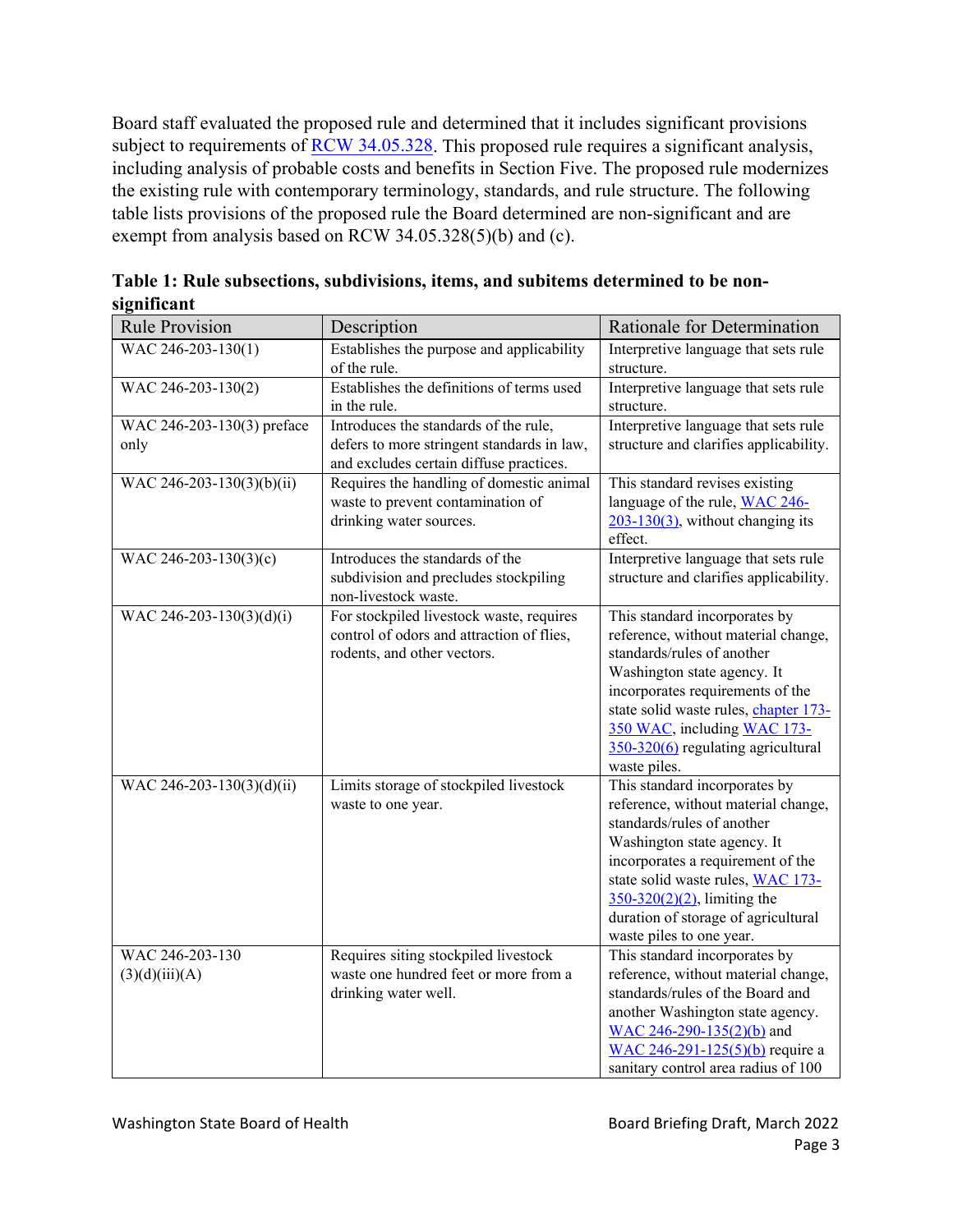|                                      |                                                                                                                                                                                                            | feet from public drinking water<br>wells and WAC 173-160-                                                                                                                                                                                                  |
|--------------------------------------|------------------------------------------------------------------------------------------------------------------------------------------------------------------------------------------------------------|------------------------------------------------------------------------------------------------------------------------------------------------------------------------------------------------------------------------------------------------------------|
|                                      |                                                                                                                                                                                                            | $171(3)(b)(v)$ requires a setback of<br>one hundred feet from all wells.                                                                                                                                                                                   |
| WAC 246-203-130<br>(3)(d)(iii)(B)    | Requires siting stockpiled livestock<br>waste two hundred feet or more from a<br>public drinking water spring.                                                                                             | This standard incorporates by<br>reference, without material change,<br>standards/rules of the Board. WAC<br>$246 - 290 - 135(2)(b)$ , requires a<br>sanitary control area radius of two<br>hundred feet from a public drinking<br>water spring.           |
| WAC 246-203-130<br>(3)(d)(iii)(C)    | Requires siting stockpiled livestock<br>waste outside the sanitary control area of<br>a public drinking water system if larger<br>than the preceding setbacks.                                             | This standard incorporates by<br>reference, without material change,<br>standards/rules of the Board. WAC<br>246-290-135(2)(c) and WAC 246-<br>$291 - 125(5)(c)$ require a sanitary<br>control area adequate to protect a<br>public drinking water source. |
| WAC 246-203-130<br>(3)(d)(iii)(D)(I) | Requires siting stockpiled livestock waste<br>one hundred feet or more from a surface<br>water body unless the surface water body<br>is upgradient or is protected by a levee or<br>other physical barrier | Interpretive language that clarifies<br>that the standard does not apply<br>when surface water bodies are<br>upgradient or protected by a levee<br>or other physical barrier.                                                                              |
| WAC 246-203-130(4)                   | Establishes structure and authority of<br>local health officers to investigate and<br>enforce violations of the rule.                                                                                      | Interpretive language that sets rule<br>structure.                                                                                                                                                                                                         |

## **SECTON 3: Clearly state in detail the general goals and specific objectives of the statute that the rule implements.**

<span id="page-4-3"></span><span id="page-4-2"></span>As described in the background report for this rulemaking, animal waste poses human health and environmental health risks via many exposure pathways, including direct exposure and fecal-oral transmission of disease.<sup>[1](#page-2-1)</sup> Proper handling and disposal of animal waste are long-standing sanitation and public health safeguards.<sup>[2](#page-4-0),[3](#page-4-1)</sup> RCW [43.20.050\(2\)\(c\)](https://apps.leg.wa.gov/RCW/default.aspx?cite=43.20.050) charges the Board with unique responsibility and authority to adopt rules and standards to prevent, control, and abate health hazards and nuisance related to the disposal of animal excreta. By extension, animal waste handling is integral to animal waste disposal.

Other state agencies have complementary authority, but no agency shares this core charge to regulate animal waste for the purpose of sanitation, nuisance, and health. WAC [246-203-130,](https://apps.leg.wa.gov/WAC/default.aspx?cite=246-203-130) Keeping of Animals, serves as the Board's rule on the handling and disposal of animal waste.

<span id="page-4-0"></span><sup>2</sup> World Health Organization. 2018. [Guidelines on Sanitation and Health.](https://www.who.int/publications/i/item/9789241514705)

<span id="page-4-1"></span><sup>3</sup> Penakalapati, G., J Swarthout, M. J. Delahoy, L. McAliley, B. Wodnik, K. Levy, and M. C. Freeman. 2017. [Exposure to Animal Feces and Human](https://www.ncbi.nlm.nih.gov/pmc/articles/PMC5647569/pdf/es7b02811.pdf) Health: A Systematic Review and Proposed Research Priorities.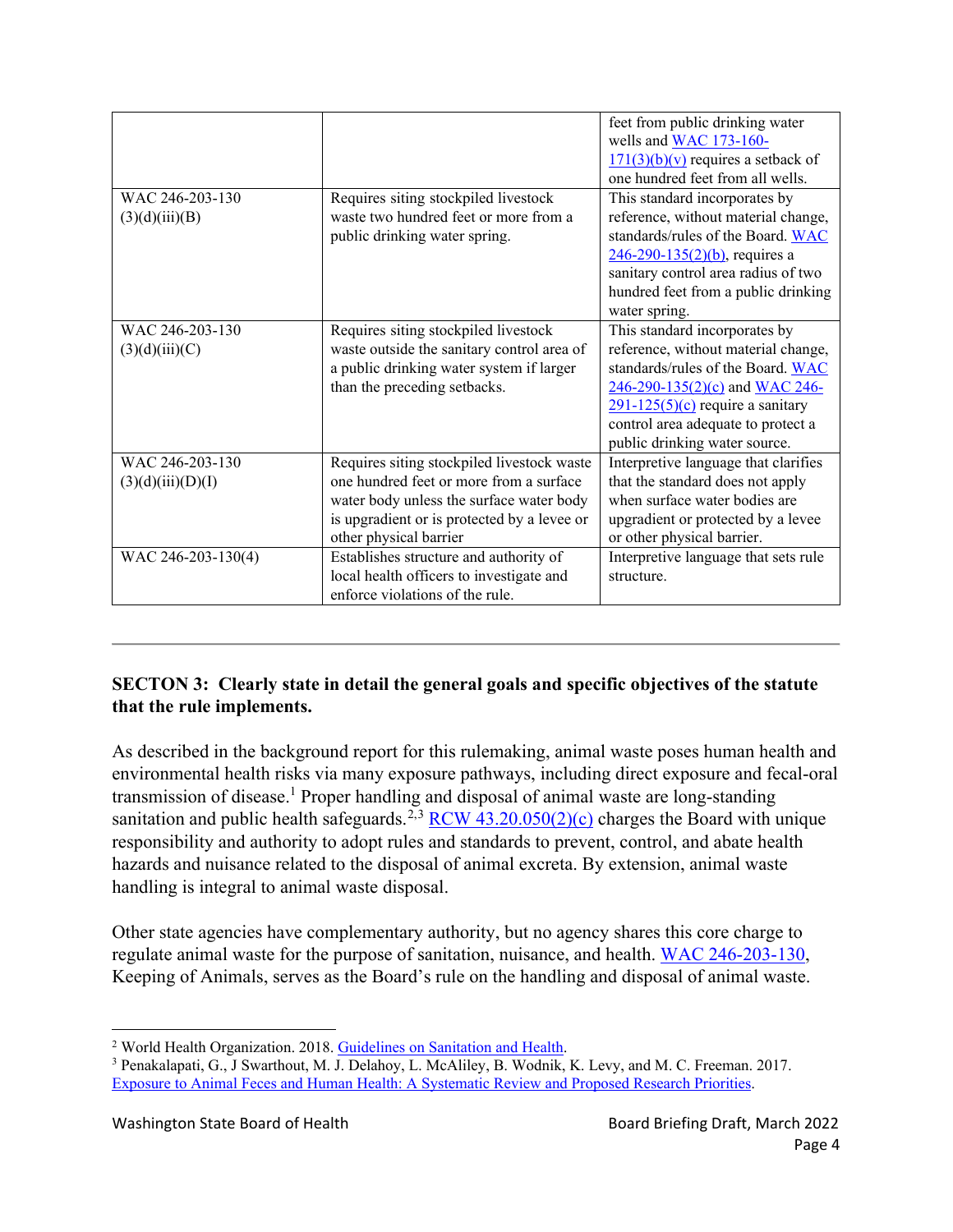With language dating back nearly a century, the rule is overdue for review and revision to address modern needs to safely handle and dispose of animal waste.

The proposed rule complements related state rules that are implemented and enforced by other agencies. For example, the rule brushes up against solid waste and manure management rules, but largely stops short of these waste and beneficial-use streams regulated by other agencies. The proposed rule establishes expectations and standards for a few key control points at the front end of the waste stream when the waste is first excreted by animals and is first handled by people. Due to the intersection with other rules, the proposed rule incorporates and reinforces established standards of other rules and codes.

## **SECTON 4: Explain how the Board determined that the rule is needed to achieve these general goals and specific objectives. Analyze alternatives to rulemaking and the consequences of not adopting the rule.**

The existing rule is outdated and little used due mainly to its archaic status. Working in close association with the Washington State Department of Health, the Board is expected to regularly review and update its rules. When faced with the rulemaking petition in 2009, the Board decided to initiate rulemaking and explore ways to modernize the rule rather than to rescind it or to leave it unchanged.

This rulemaking is based on research outlined in the background report evaluating the state/local regulatory structure for animal waste in Washington.<sup>[1](#page-2-1)</sup> The research helped identify needs and guide rulemaking to avoid conflict with requirements in other laws and rules. The rulemaking aimed to fill a unique niche and equip local health officers with an updated tool to address situations where domestic animal waste presents a notable health hazard or nuisance.

The language, standards, and structure of the rule have been modernized to suit the needs of local health jurisdictions and to complement related roles of other agencies on such issues as solid waste management and manure management. The proposed rule is intentionally short and simple, and it incorporates standards of other rules and codes to help bolster regulatory consistency.

As noted above, alternatives to rulemaking would be to leave the existing rule in place or to rescind it. The Board indicated no interest in these options and instead directed staff to modernize its sanitation rule for animal waste. The Board believes it has an obligation to address its unique statutory charge. If not revised, the outdated rule would continue to leave a gap in the regulatory structure administering state law.

The proposed rule updates and establishes much needed structure and basic standards for the safe handling of animal waste. At the same time, the proposed rule substantially narrows the scope of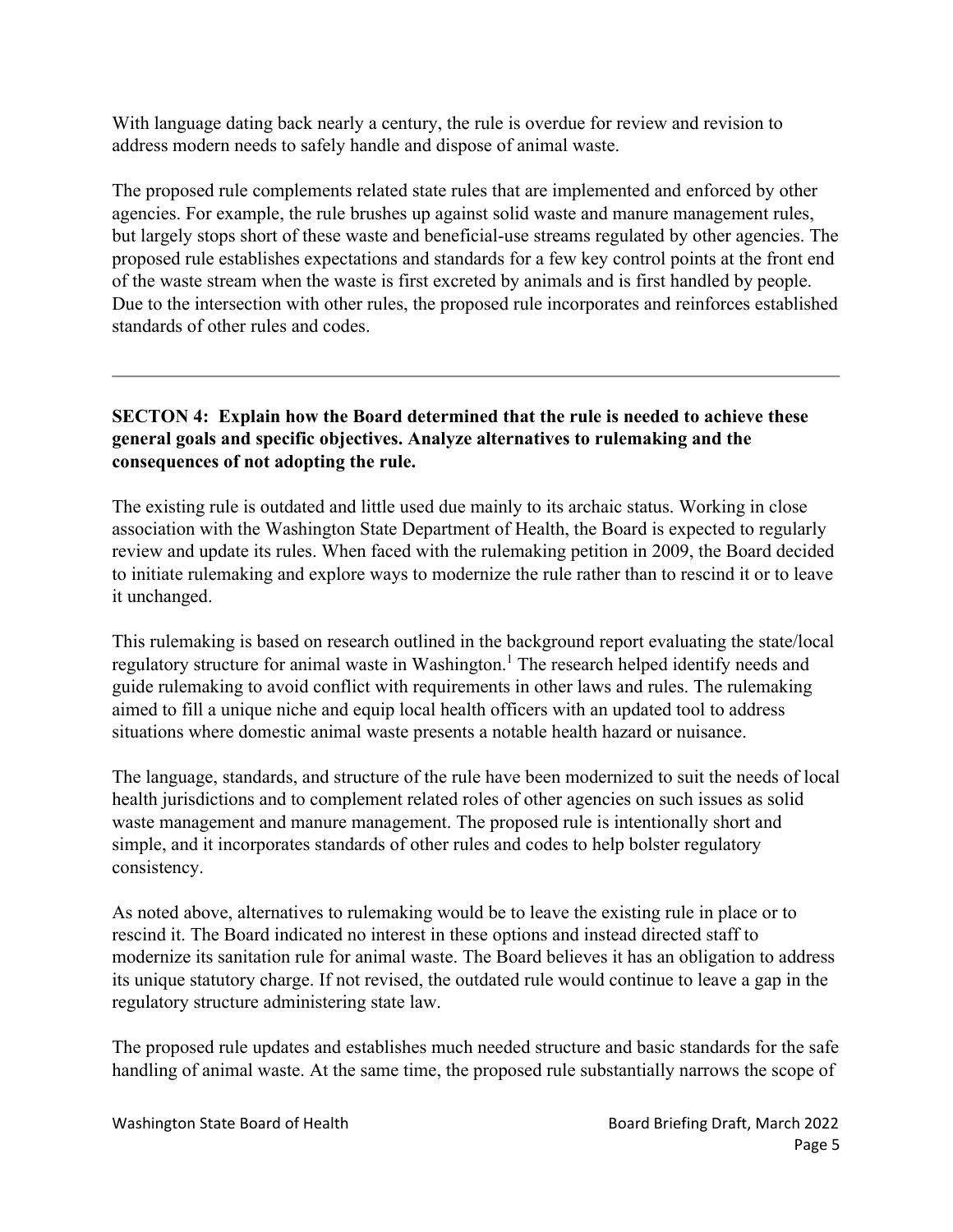the existing rule to focus more directly on animal waste, not animal keeping. As needed, the proposed rule can be judiciously enforced to address and correct local violations.

## **SECTION 5: Explain how the Board determined that the probable benefits of the rule are greater than the probable costs, taking into account both the qualitative and quantitative benefits and costs and the specific directives of the statute being implemented.**

This section assesses new incremental costs/benefits of the proposed rule. The rule applies broadly to "person", which is defined in the rule and includes individuals as well as companies, corporations, and other businesses. This analysis includes information from staff research as well as responses to a survey of the proposed rule's cost impact on Washington businesses. This analysis does not take into account already existing practices and the cost of those practices relative to the proposed rule.

## **Cost Definitions**

Incremental costs are defined as costs that are in addition to costs that already exist. One-time costs are costs that occur only once, such as a one-time purchase of equipment. Annual costs are costs that occur on a recurring basis once per year. Recurrent costs are costs that occur multiple times for a specified interval. Opportunity cost is the potential cost given up by not selecting an alternative action.

## **Cost Survey**

The cost survey asked Washington businesses to determine if they face any new costs as a result of this proposed rule and if so to then identify and describe one-time costs and recurring annual costs to comply with the significant standards of the proposed rule. Potential costs include equipment, supplies, material, labor, professional services, increased administration, and other costs.

Board staff twice distributed the cost survey via e-mail to Washington businesses covering 16 North American Industry Classification System (NAICS) codes. The survey went to 800 Washington businesses in the first distribution followed by 1,000 businesses in the second distribution. The second distribution included the original 800 businesses. The survey covered such businesses as horse stables, livestock producers, dog kennels/groomers, animal hospitals, animal breeders, livestock markets, and equestrian centers. The Board posted the cost survey on its rulemaking webpage for a total of six weeks. The Board asked approximately 30 organizations and one state agency to help distribute the survey to raise awareness of the rulemaking and to get broader reach with the survey.

The Board received a total of 41 responses to the cost survey. Cost survey results included 4 businesses that identified cost impacts, 24 businesses that indicated no costs, and 13 businesses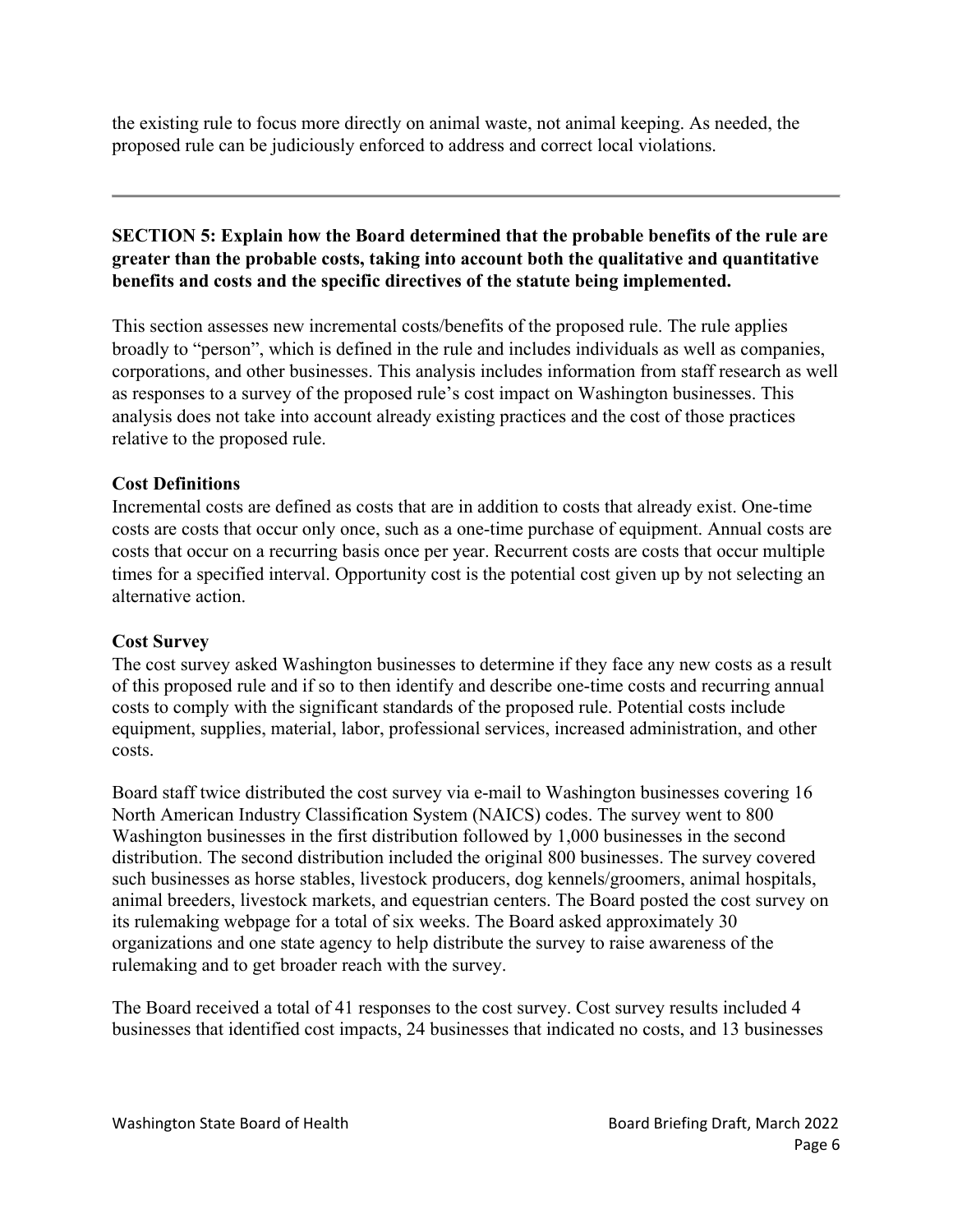with unspecified responses.<sup>[4](#page-7-0)</sup> In summary, 37 of 41 respondents across a number of industries identified no cost impact or provided no cost information. Results of the cost survey were analyzed and included in the section-by-section analysis below.

In addition to survey results described below, one respondent to the survey repeated the following for several proposed standards:

• A cattle/dairy farming facility identified a one-time cost of \$500 and recurring annual costs of \$2,000 for record keeping, legal counsel, rule analysis, meeting with interested parties, and other miscellaneous compliance needs.

The Board was unable to determine whether the respondent was indicating an estimate of overall cost impacts of the proposed rule or cost impacts of individual proposed standards. The Board considered the costs only once in the Significant Analysis and for each relevant standard of the Small Business Economic Impact Statement (SBEIS) but notes that this could be duplication of costs and a potential overestimate of costs to comply with individual standards.

## **WAC 246-203-130(3)(a) Collect domestic animal waste at intervals sufficient to maintain sanitary conditions in containment areas.**

**Description:** This proposed standard requires people to collect animal waste frequently enough to avoid unsanitary accumulations in containment areas. In other words, people must collect waste often enough that it does not badly accumulate and become a health risk. The proposed rule defines "containment areas" as areas where domestic animals are held, housed, or kept for a period of time, including but not limited to stables, corrals, confinement areas, kennels, pens, and yards. The proposed standard applies to waste from livestock and non-livestock animals.

**Costs:** While the Board assessed and included costs to comply with the proposed standard, the Board believes it is likely that many individuals and businesses already apply practices and own equipment to comply with the proposed standard. The most probable new costs are labor and equipment costs. There may be other new costs if collection practices change significantly. Of the survey responses, one included costs to maintain sanitary conditions and one identified costs for unspecified needs and concerns related to compliance/enforcement. A third respondent identified past and recurring costs not directly attributed to the proposed standard (see below).

In addition, Board staff researched practices and costs of equipment used to collect domestic animal waste. Equipment, methods, and costs vary significantly. See Table 2 for sample equipment and representative costs, sorted roughly by scale. Equipment needs and costs for industrial operations can be significantly higher. Regardless of scale, some equipment can be found and purchased secondhand at lower costs.

On the small end of the scale, disposable pet waste bags can be used to collect waste in areas where dogs are contained and can also be used offsite for walks and other activities. Tools such as a dog pooper scooper, shovel, and muck/pitch/stall fork can be used to collect waste and

<span id="page-7-0"></span><sup>4</sup> Includes responses that did not return the cost survey, did not specify dollar amounts, or provided non-specific comments (e.g. "not sure how it would impact me").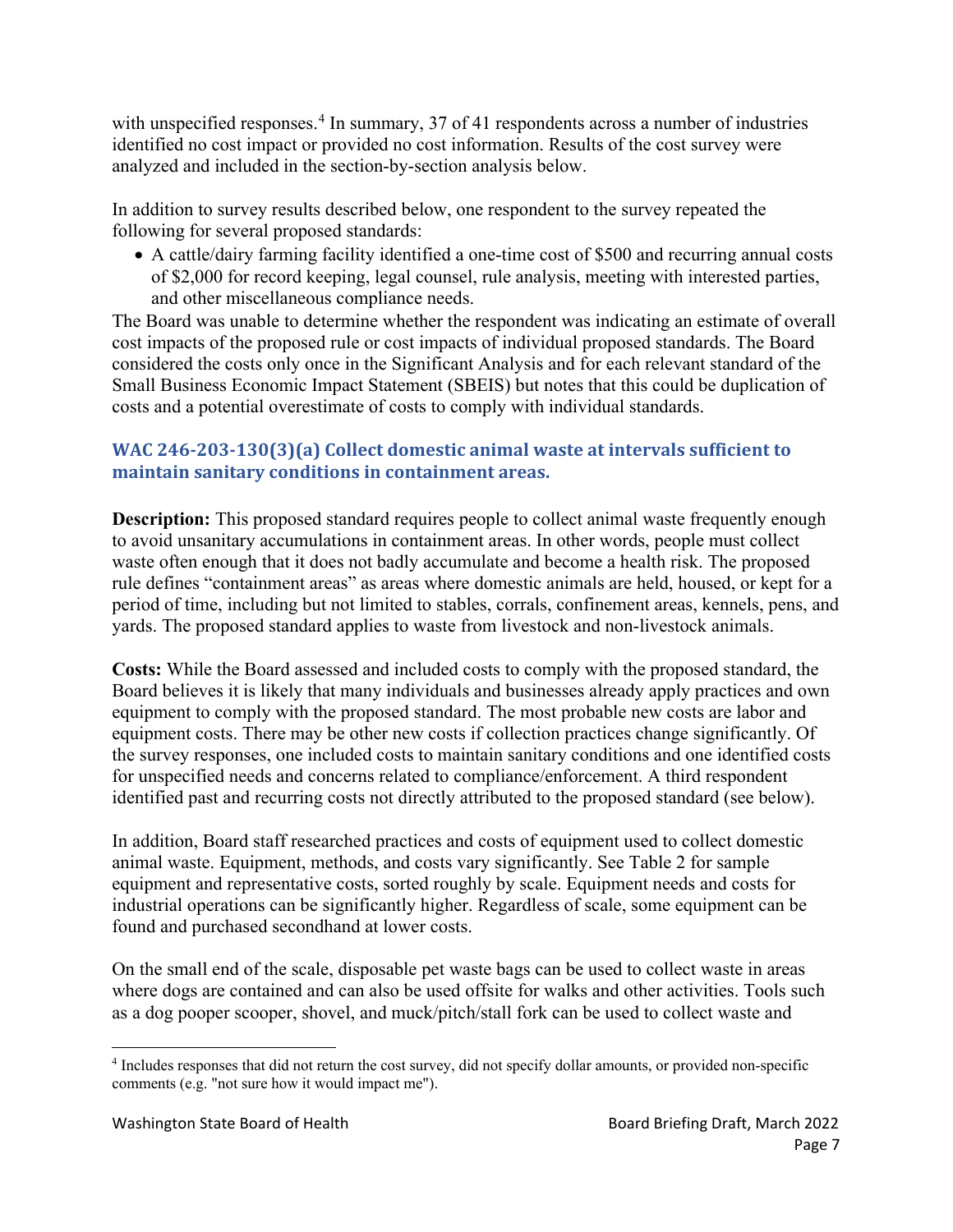soiled bedding from such animals as dogs and horses, and—in the case of livestock waste—to ultimately transport it for spreading, composting, or storage. In contrast, smaller droppings by other animals may not allow regular collection and may instead involve regular removal and replacement of soiled bedding, and possibly use of other tools such as rakes and hand scoops for smaller areas. Wheelbarrows, buckets, and muck carts can be used to move modest volumes of waste and soiled bedding.<sup>[5](#page-8-0)</sup>

<span id="page-8-3"></span>For larger facilities and volumes of animal waste, equipment options are very diverse and range significantly in cost and scale. This includes utility vehicles; front-end loaders; tractors outfitted with loaders, buckets, and scrapers; and other companion equipment such as manure spreaders, dumpsters, and various other containers/structures as optional means for holding or handling the waste. Equipment such as spreaders may be separate from the waste collection or may be integral to it depending on the methods. Facilities may have custom design features and wash systems to empty and clean containment areas and move larger waste volumes. Depending on the animals and nature of the facility, time and labor to meet recommended cleaning frequencies and maintain sanitary conditions can vary significantly (e.g., daily, monthly, or even longer intervals).

| Small-Scale Items <sup>6</sup> | <b>Cost Range</b> | Large-Scale Items <sup>7</sup> | <b>Cost Range</b>   |
|--------------------------------|-------------------|--------------------------------|---------------------|
| Disposable pet waste bag       | $$.02 - $.20$     | Manure Spreader (small)        | $$1,000 - $2,400$   |
| Dog waste pooper scooper       | $$10 - $50$       | Manure Spreader (small/med)    | $$2,000 - $14,000$  |
| Hand scoop                     | $$5 - $10$        | Bobcat skid-steer loader       | $$28,000 - $65,000$ |
| Shovel                         | $$15 - $40$       | Kubota tractor/loader          | $$10,000 - $50,000$ |
| Muck/pitch fork                | $$25 - $90$       | Nortrac tractor/loader         | $$19,000 - $24,000$ |
| Muck bucket                    | $$20 - $40$       | Deere compact utility tractor  | $$18,000 - $40,000$ |
| Wheelbarrow                    | $$55 - $170$      | Deere Gator utility vehicle    | $$10,000 - $28,000$ |
| Muck/utility cart              | $$55 - $800$      | Deere large utility tractor    | \$115,000 and up    |
| Hydraulic dump cart            | \$2,900 and up    | Added attachments              | variable            |

**Table 2: Representative costs of common waste collection equipment**

In the cost survey, three respondents indicated the following costs associated with this proposed standard:

- A goat/sheep farming facility identified recurring annual costs of \$500 for labor, fuel, and equipment;
- A pig farming/wholesale facility identified a one-time cost of \$58,000 and recurring annual costs of \$58,000 for unidentified needs and concerns related to compliance/enforcement; and
- A horse boarding/riding/instruction facility identified a past one-time cost of \$9,000 to remove a manure pile and ongoing manure disposal costs of \$5,000/month to comply with county regulation (no indication of new costs due to the proposed standard).

<span id="page-8-0"></span><sup>&</sup>lt;sup>5</sup> Rutgers University Cooperative Extension, <u>[Managing Manure on Horse Farms: Spreading and Off-Farm Disposal.](https://njaes.rutgers.edu/fs1193/)</u><br><sup>6</sup> Tractor Supply, Chewy, Pet Waste Eliminator, Uline, System Equine.

<span id="page-8-1"></span>

<span id="page-8-2"></span><sup>&</sup>lt;sup>7</sup> [Tractor Supply,](https://www.tractorsupply.com/) Northern Tool and Equipment, Millcreek Spreaders, A2Zvehicle.com 2021Bobcat Skid Steer [Loader Price List,](https://a2zvehicle.com/bobcat-skid-steer-loader-price-list/) [Kubota,](https://www.kubotausa.com/) [TractorsInfo.net.](https://tractorsinfo.net/john-deere-tractors-price-list/) 2021 John Deere tractor price list.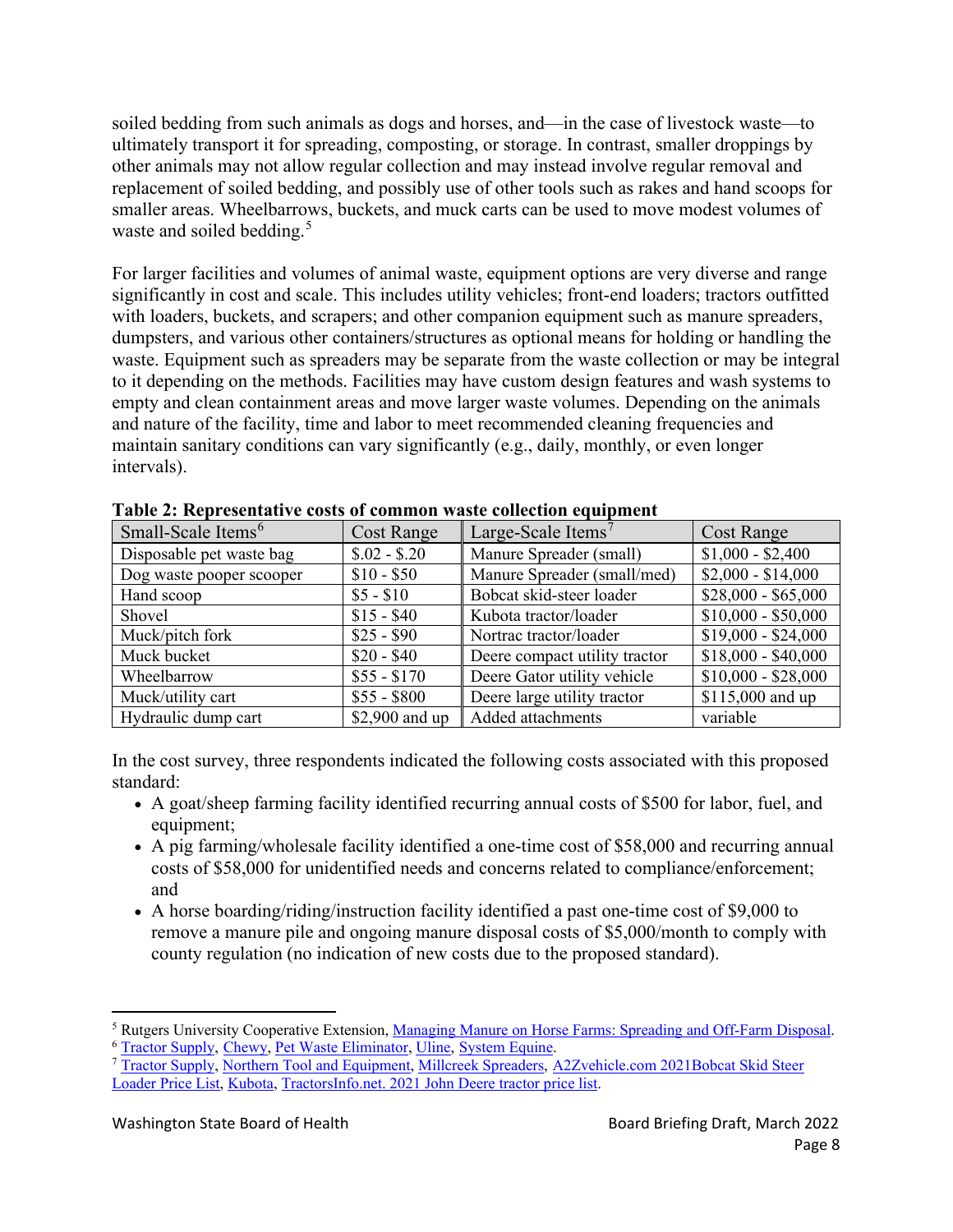<span id="page-9-5"></span>**Benefits:** All technical material on animal waste emphasizes the benefits and need for regular waste collection to maintain sanitary conditions, to protect animal health and well-being, and to prevent and reduce related aesthetic and environmental health problems such as runoff, leaching, odors, and pests/vectors.<sup>[3,](#page-4-2)[8](#page-9-0),[9](#page-9-1),[10](#page-9-2)</sup> With livestock, waste collection is generally integral to mud management for animal health.<sup>[11,](#page-9-3)[12](#page-9-4)</sup> Livestock waste collection is also often integral to composting and storage, and ultimately beneficial use of the material by efficiently recycling nutrients and structure back into the soil. This can financially benefit businesses and people who receive or purchase the material. Regular waste collection protects property values and prevents problems from developing that can require costly solutions such as large-scale cleanup and penalties for violations.

## **WAC 246-203-130(3)(b) Handle domestic animal waste to prevent deposition, leaching, and runoff to (i) another person's property, and (iii) surface water bodies used for swimming, shellfish harvesting, or other activity with potential to affect human health.**

**Preface:** These two overarching proposed standards are addressed jointly because the associated practices, pollution pathways, and possible impacts are similar and would be largely duplicative if discussed separately. These proposed standards potentially involve an array of waste handling practices highlighted in this and other sections of the analysis. The following describes practices in general terms and leans on related parts of this cost-benefit analysis. The type and amount of animal waste can vary significantly depending on the animals and scale and type of facility/property. The spectrum of settings includes residential yards, small-scale lifestyle farms, and commercial kennels, stables, veterinary clinics, auction markets, equestrian centers, and livestock operations.

**Description:** The proposed standard of (i) requires people to handle animal waste to avoid and prevent deposition, leaching, and runoff to another person's property. Typically, this would apply to neighboring or adjacent properties, but conceivably could apply to more distant properties depending on natural transport mechanisms such as wind and water. The standard of (iii) requires people to handle animal waste to avoid and prevent deposition, leaching, and runoff to surface water bodies where there are uses and activities with potential to affect human health. Typically, this would apply to surface water bodies contained on, flowing through, or adjacent to properties with domestic animal waste, but could apply to more distant water bodies depending on natural transport mechanisms such as wind and water. Both proposed standards apply broadly to animal waste handling and are not limited to practices listed in the proposed rule.

<span id="page-9-0"></span><sup>&</sup>lt;sup>8</sup> USDA Natural Resources Conservation Service. 2011. Part 651, Agricultural [Waste Management](https://directives.sc.egov.usda.gov/OpenNonWebContent.aspx?content=31493.wba) Field Handbook, Chapter 9 Agricultural Waste [Management Systems.](https://directives.sc.egov.usda.gov/OpenNonWebContent.aspx?content=31493.wba)

<span id="page-9-1"></span><sup>&</sup>lt;sup>9</sup> LA County Public Health. 2011. [The Link Between Animal Feces and](http://publichealth.lacounty.gov/vet/docs/Educ/AnimalFecesandDisease.pdf) Zoonotic Disease.

<span id="page-9-2"></span><sup>10</sup> Pell, A. N. 1997. Manure and Microbes: [Public and Animal Health Problem?](https://www.ncbi.nlm.nih.gov/pmc/articles/PMC7130904/pdf/main.pdf)

<span id="page-9-3"></span><sup>&</sup>lt;sup>11</sup> Washington State University, Whatcom County Extension. 2016. [Get Ready: Winter Livestock Management.](https://extension.wsu.edu/wam/get-ready-winter-livestock-management/)

<span id="page-9-4"></span><sup>&</sup>lt;sup>12</sup> Washington State University Extension Clark County. 2005. [Keeping Clean Water Clean](https://s3.wp.wsu.edu/uploads/sites/2079/2014/02/water-diversion.pdf) and Reducing Mud, [Improving Drainage.](https://s3.wp.wsu.edu/uploads/sites/2079/2014/02/water-diversion.pdf)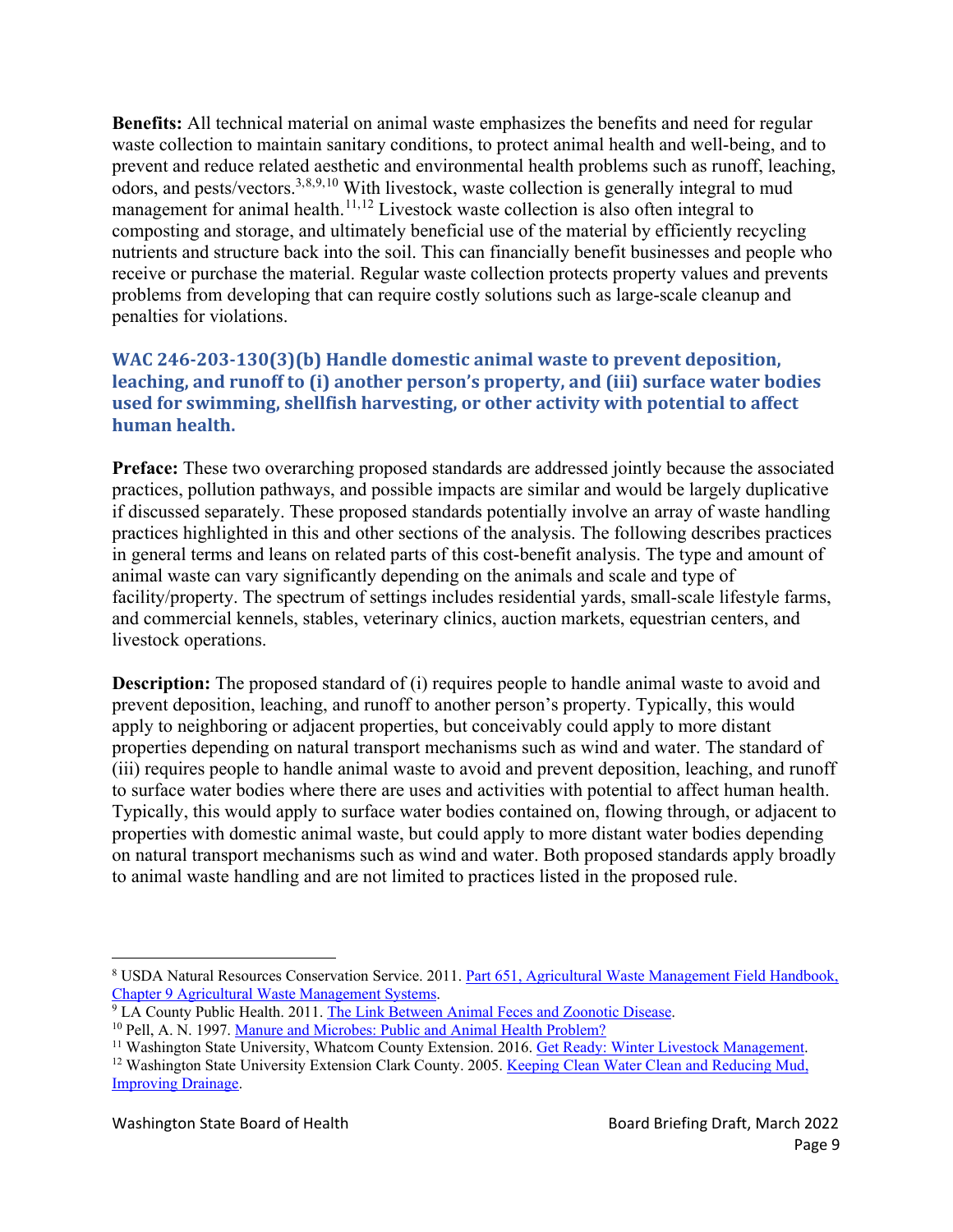**Costs:** The costs to comply with the proposed standards are indeterminate as they occur on a case-by-case basis. Sample practices listed below illustrate the potential types of measures that can be employed to prevent or address property or surface water impacts associated with deposition, leaching, and runoff.

For non-livestock waste, handling costs are typically limited to collection and disposal (see analysis of these respective proposed standards under WAC 246-203-130(3)(a) and WAC 246-  $203-130(3)(c)(iii)$ ). In situations with property or surface water impacts, the controls and costs are limited to collection, cleanup, and disposal—not broader issues involving management and reuse of the waste.

Livestock waste can involve larger volumes and the practices and pollution pathways are more numerous. Illustrations include, but are not limited to, material blown from manure compost windrows, misapplication from manure spreaders/sprinklers, runoff from animal sacrifice areas, and leaching from manure stockpiles. Controls and costs to prevent deposition, leaching, and runoff focus mainly on waste collection, storage, and use, but also draw in other related issues and practices such as animal grazing, mud management, pasture management, and drainage control. 12,[13,](#page-10-0)[14](#page-10-1),[15,](#page-10-2)[16](#page-10-3),[17](#page-10-4)

<span id="page-10-6"></span><span id="page-10-5"></span>Large commercial livestock operations generally require more sophisticated waste management systems to process and reuse animal waste. The functions of a waste management system include any or all of the following—production, collection, transfer, storage, treatment, and utilization. Such systems can involve substantial costs especially for large-scale industrial operations. Numerous technical publications define and itemize the interrelated components and practices of such systems. [8](#page-9-5)

Costs to prevent or mitigate deposition, leaching, and runoff to properties and surface water bodies occur on a case-by-case basis across a spectrum of possible scenarios and scales of operation. The Board believes the financial burden to comply would range from nominal costs for minor waste volumes to potentially significant costs for major volumes.

In the cost survey, one respondent indicated the following costs associated with this proposed standard:

• A pig farming/wholesale facility identified a one-time cost of \$48,000 and recurring annual costs of \$27,000 for unidentified needs and concerns related to legal counsel and agency consultations.

<span id="page-10-0"></span><sup>&</sup>lt;sup>13</sup> Rutgers University Cooperative Extension. 2004[. Agricultural Management Practices for](http://lshs.tamu.edu/docs/lshs/end-notes/rce%20agricultural%20management%20practices%20for%20commercial%20equine%20operations-1197928475/rce%20agricultural%20management%20practices%20for%20commercial%20equine%20operations.pdf) Commercial Equine

<span id="page-10-1"></span>[Operations.](http://lshs.tamu.edu/docs/lshs/end-notes/rce%20agricultural%20management%20practices%20for%20commercial%20equine%20operations-1197928475/rce%20agricultural%20management%20practices%20for%20commercial%20equine%20operations.pdf)<br><sup>14</sup> Washington State University Extension Clark County. Undated. Living on the Land: Reduce Mud & Keep Water [Clean, Sacrifice Areas.](https://s3.wp.wsu.edu/uploads/sites/2079/2014/02/sacrifice-areas.pdf)

<span id="page-10-2"></span><sup>&</sup>lt;sup>15</sup> Northeast Recycling Council, Inc. 2019. [Manure Management for Small and Hobby Farms.](https://nerc.org/documents/manure_management/manure_management_handbook.pdf)

<span id="page-10-3"></span><sup>&</sup>lt;sup>16</sup> Oregon State University Extension Service. 2019. [Managing Small-Acreage Horse Farms](https://catalog.extension.oregonstate.edu/sites/catalog/files/project/pdf/ec1558.pdf) in Western Oregon and [Western Washington.](https://catalog.extension.oregonstate.edu/sites/catalog/files/project/pdf/ec1558.pdf)

<span id="page-10-4"></span><sup>&</sup>lt;sup>17</sup> Oregon State University Extension Service. 2007. [Managing Small-Acreage Horse](https://catalog.extension.oregonstate.edu/sites/catalog/files/project/pdf/ec1610.pdf) Farms in Central and Eastern [Oregon.](https://catalog.extension.oregonstate.edu/sites/catalog/files/project/pdf/ec1610.pdf)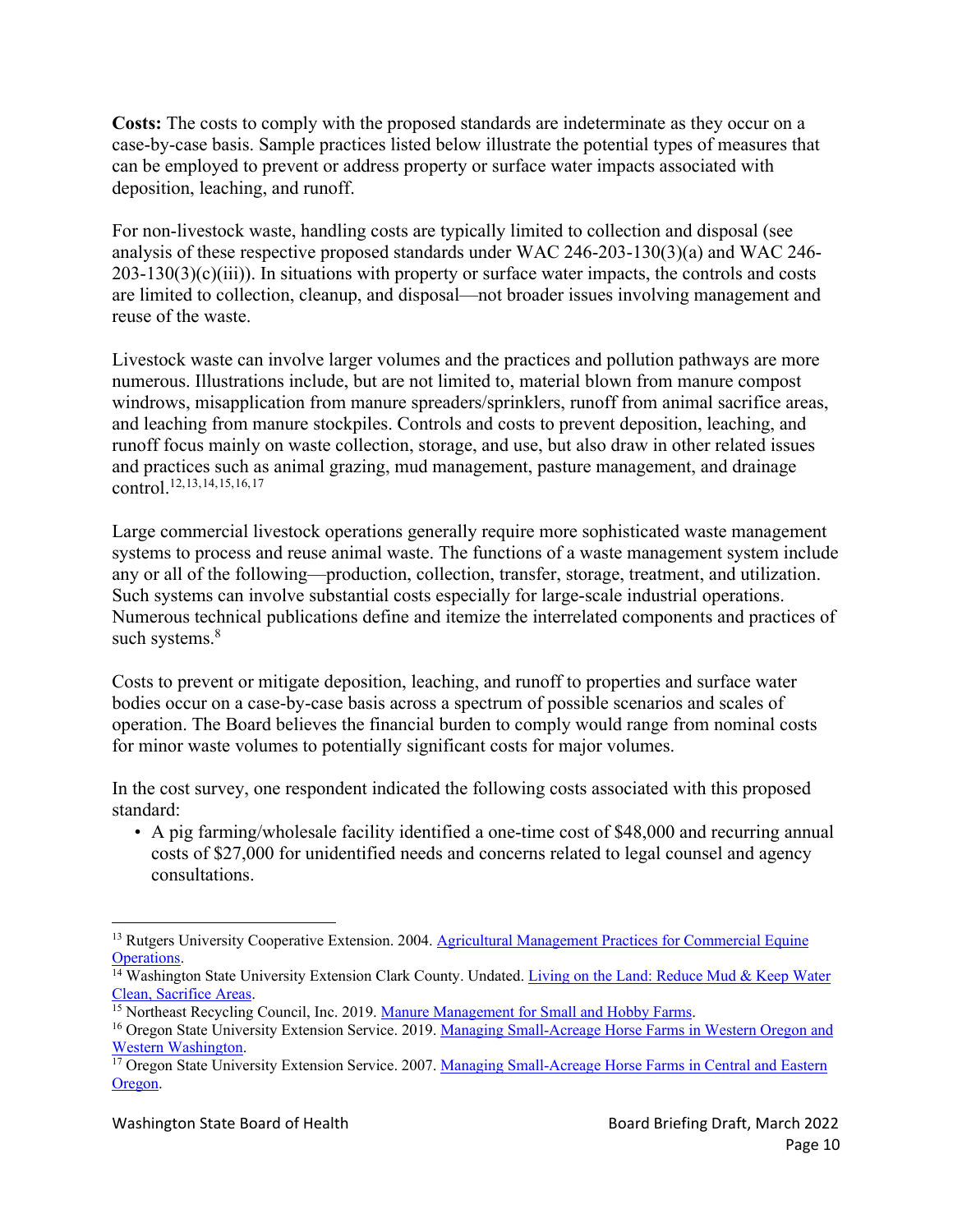**Benefits:** Preventing deposition, leaching, and runoff to properties and surface water bodies is beneficial to personal and public health, property values, and potentially affected activities and businesses.<sup>[18](#page-11-0)</sup> Practices that prevent contamination reduce potential exposure and impacts of pathogens and nutrients on surface water bodies and other associated costs such as harmful algal blooms and closure of swimming beaches and shellfish harvest areas. In addition to nutrients, waste from domestic animals may contain pathogens and parasites harmful to human (and animal) health, including Campylobacter, Cryptosporidium, E. coli, Giardia, Toxoplasma gondii, Leptospira, Salmonella, and more.<sup>[19,](#page-11-1)[20](#page-11-2),[21,](#page-11-3)[22](#page-11-4)</sup> The pathogens can cause a variety of symptoms and illnesses. Protection against these pathogens is an essential sanitary safeguard for public health and community well-being.

## <span id="page-11-17"></span><span id="page-11-14"></span><span id="page-11-13"></span>**WAC 246-203-130(3)(c)(i) Hold non-livestock waste in a watertight container if stored for more than one day prior to proper disposal.**

**Preface:** Piling waste from non-livestock animals is not advisable under any condition or circumstance. Aside from the proposed standards for safe storage and disposal of non-livestock waste in WAC 246-203-130(3)(c)(i) and (ii), stockpiling and other alternate storage/disposal practices such as burying and flushing non-livestock waste either raise concerns, are ill-advised, or may even be illegal under certain circumstances. [23](#page-11-5),[24,](#page-11-6)[25](#page-11-7),[26,](#page-11-8)[27](#page-11-9),[28,](#page-11-10)[29](#page-11-11),[30](#page-11-12)

<span id="page-11-16"></span><span id="page-11-15"></span>**Description:** This proposed standard requires people to hold waste from non-livestock animals such as dogs and cats in a watertight container if stored for more than a day prior to disposal. The intent is to prevent open-air, outdoor exposure and possible saturation or runoff of the waste prior to disposal. Storage options do not include commercial devices such as pet waste digesters, in-ground systems, and composters that are not designed for watertight storage.

**Costs:** While the Board assessed and included costs to comply with the proposed standard, the Board believes it is likely that many individuals and businesses already apply practices and own equipment to comply with the proposed standard. The most probable new costs are equipment and supplies for container storage and related labor. In the cost survey, no respondents indicated costs associated with this proposed standard. One respondent, a dog boarding facility, noted

<span id="page-11-0"></span><sup>&</sup>lt;sup>18</sup> University of Georgia Extension. 2014. [Coexisting with Neighbors: A](https://secure.caes.uga.edu/extension/publications/files/pdf/B%201263_5.PDF) Poultry Farmer's Guide.

<span id="page-11-1"></span><sup>&</sup>lt;sup>19</sup> Centers for Disease Control and Prevention, [Healthy Pets, Healthy People.](https://www.cdc.gov/healthypets/index.html)

<span id="page-11-2"></span><sup>&</sup>lt;sup>20</sup> Canadian Public Health Association, Human [Diseases Transmitted by Dog Poop.](https://www.cpha.ca/human-diseases-transmitted-dog-poop)

<span id="page-11-3"></span><sup>&</sup>lt;sup>21</sup> University of Minnesota Extension, [BMPs for Pathogen Control in Manure.](https://extension.umn.edu/manure-management/pathogen-control-manure)

<span id="page-11-4"></span><sup>&</sup>lt;sup>22</sup> Sobsey, M. D., L. A. Khatib, V. R. Hill, E. Alocilja, and S. Pillai. 2006. [Pathogens in Animal Wastes and the](https://fyi.extension.wisc.edu/manureirrigation/files/2014/03/ASABE_2006_Pathogens-in-Animal-Wastes-and-Impacts-of-Waste-Management-Practices.pdf) Impacts [of Waste Management Practices on](https://fyi.extension.wisc.edu/manureirrigation/files/2014/03/ASABE_2006_Pathogens-in-Animal-Wastes-and-Impacts-of-Waste-Management-Practices.pdf) their Survival, Transport and Fate.

<span id="page-11-5"></span><sup>&</sup>lt;sup>23</sup> Snohomish County Public Works. 2018. [Safe Pet Waste Disposal Methods &](https://snohomishcountywa.gov/DocumentCenter/View/53234/PetWaste_Outreach_FAQs_2018) Frequently Asked Questions.

<span id="page-11-7"></span><span id="page-11-6"></span><sup>&</sup>lt;sup>24</sup> Whatcom County. Undated. <u>Pet Waste FAQs and Myth Busters</u>.<br><sup>25</sup> Seattle Public Utilities, [What to Do with Pet Waste.](http://www.seattle.gov/utilities/protecting-our-environment/sustainability-tips/pollution-prevention/pet-waste)

<span id="page-11-8"></span><sup>&</sup>lt;sup>26</sup> Kitsap County, **Pet Waste.**<br><sup>27</sup> Clark County, [Pet Waste.](https://www.kitsapgov.com/how-do-i/apply-for/pet-waste-bag-station)

<span id="page-11-10"></span><span id="page-11-9"></span><sup>&</sup>lt;sup>28</sup> City of Bothell, [How to Safely Dispose of Pet Waste.](https://www.bothellwa.gov/1824/Proper-pet-waste-disposal)

<span id="page-11-11"></span><sup>&</sup>lt;sup>29</sup> Thurston County Public Health and Social Services. Undated. [Don't Let Your Pet Pollute!](https://www.co.thurston.wa.us/health/ehrp/pdf/pet_waste_bro.pdf) How to Safely Dispose [of Pet Waste.](https://www.co.thurston.wa.us/health/ehrp/pdf/pet_waste_bro.pdf)

<span id="page-11-12"></span><sup>&</sup>lt;sup>30</sup> Chuck Matthews, Washington Department of Ecology. Email to author, February 24, 2021.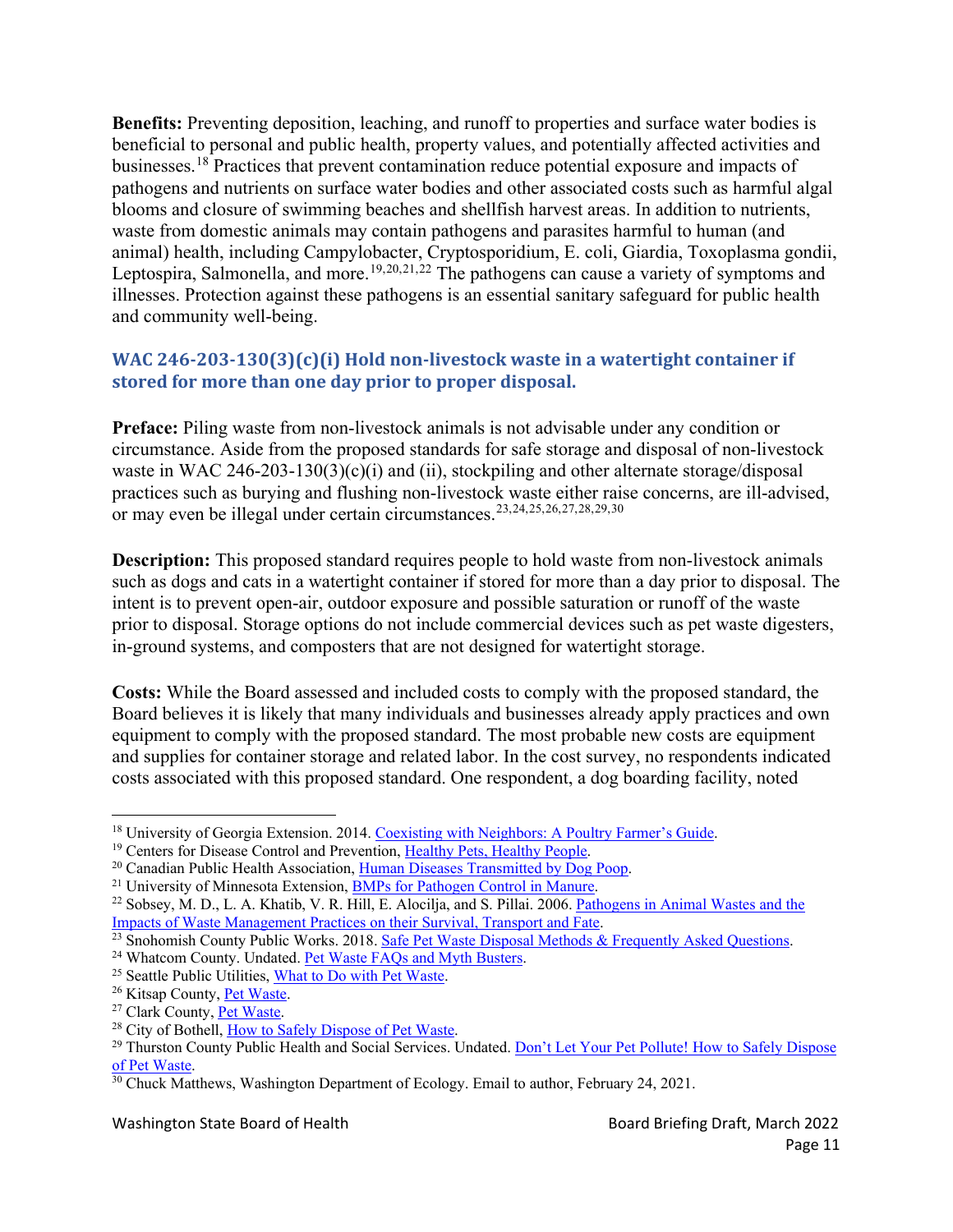potential costs if required to purchase special waste bins or dumpsters to replace existing waste bins provided by its private waste disposal company.

Board staff researched representative costs of common equipment and supplies (see Table 3). Storage may occur separate from disposal or it may be integral to the methods and costs of disposal. Storage costs vary depending on the animals, waste volumes, and methods.

Options for watertight containers mainly involve the use of plastic bags in combination with enclosed trash bins. For very small volumes, waste may be held briefly in disposable pet waste bags. People may also use other small plastic bags for small volumes at low cost. For larger volumes, standard trash bags and bins are typically used. Depending on the method and volume, multiple containers may be needed. In addition to these generic methods, PetFusion offers an outdoor waste station for cat litter for \$50 and an outdoor dog waste station for \$86.<sup>[31](#page-12-0)</sup> People may also devise other custom container systems.

| <b>Trash Bags</b>           | <b>Cost Range</b> | <b>Trash Bins</b>           | <b>Cost Range</b> |
|-----------------------------|-------------------|-----------------------------|-------------------|
| Disposable pet waste bag    | $$.02 - $.20$     | 5-gal bucket and lid        | $$5 - $15$        |
| 13-gallon trash bag         | $$.18 - $.25$     | 32-gal trash bin            | $$22 - $65$       |
| 33-gallon trash bag         | $$.32 - $.63$     | 45-gal to 96-gal bin        | $$35 - $320$      |
| DoggiePot receptacle liner  | $$.60 - $1.10$    | Pet Waste Eliminator 10-gal | \$90              |
| $(15$ -gal to 55-gal)       |                   | trash bin                   |                   |
| Pet Waste Eliminator 10-gal | \$.32             |                             |                   |
| trash liner                 |                   |                             |                   |

**Table 3: Representative costs of common waste storage bags and bins**[32](#page-12-1)

**Benefits:** Safe, watertight storage prevents saturation and runoff, and, in turn, helps minimize exposure and health risks. Waste from non-livestock animals, particularly dogs and cats, may contain bacteria and parasites harmful to human (and animal) health, including Campylobacter, Cryptosporidium, E. coli, Giardia, Leptospira, roundworms, tapeworms, Salmonella, Toxoplasma gondii, soil-transmitted helminth (STH) infection, and more. [3,](#page-4-3)[19,](#page-11-13)[20](#page-11-14) Secure storage prevents exposure to the agents that can cause a variety of illnesses, infections, and symptoms such as diarrhea, abdominal pain, cramping, fever, vomiting, and other flu-like symptoms. Protection against these diseases and infections benefits personal and public health and avoids cost impacts to individuals, businesses, and activities that depend on clean water and sanitary conditions.

## **WAC 246-203-130(3)(c)(ii) Bag and dispose of non-livestock waste as solid waste.**

**Description:** This proposed standard requires people to bag and dispose of waste from nonlivestock animals as solid waste. While this proposed standard applies to waste from all nonlivestock animals, dog waste is the primary concern. The average dog produces three quarters of a pound of waste per day—or 274 pounds per year.**Error! Bookmark not defined.** Snohomish

<span id="page-12-0"></span><sup>&</sup>lt;sup>31</sup> [Chewy](https://www.chewy.com/) and [Amazon.](https://www.amazon.com/)

<span id="page-12-1"></span><sup>&</sup>lt;sup>32</sup> [MSC Industrial Direct Co.,](https://www.mscdirect.com/) [Amazon,](https://www.amazon.com/) [Zoro,](https://www.zoro.com/) [Walmart,](https://www.walmart.com/) [Pet Waste Eliminator,](https://www.petwasteeliminator.com/) [Ace Hardware,](https://www.acehardware.com/) and [Lowes.](https://www.lowes.com/)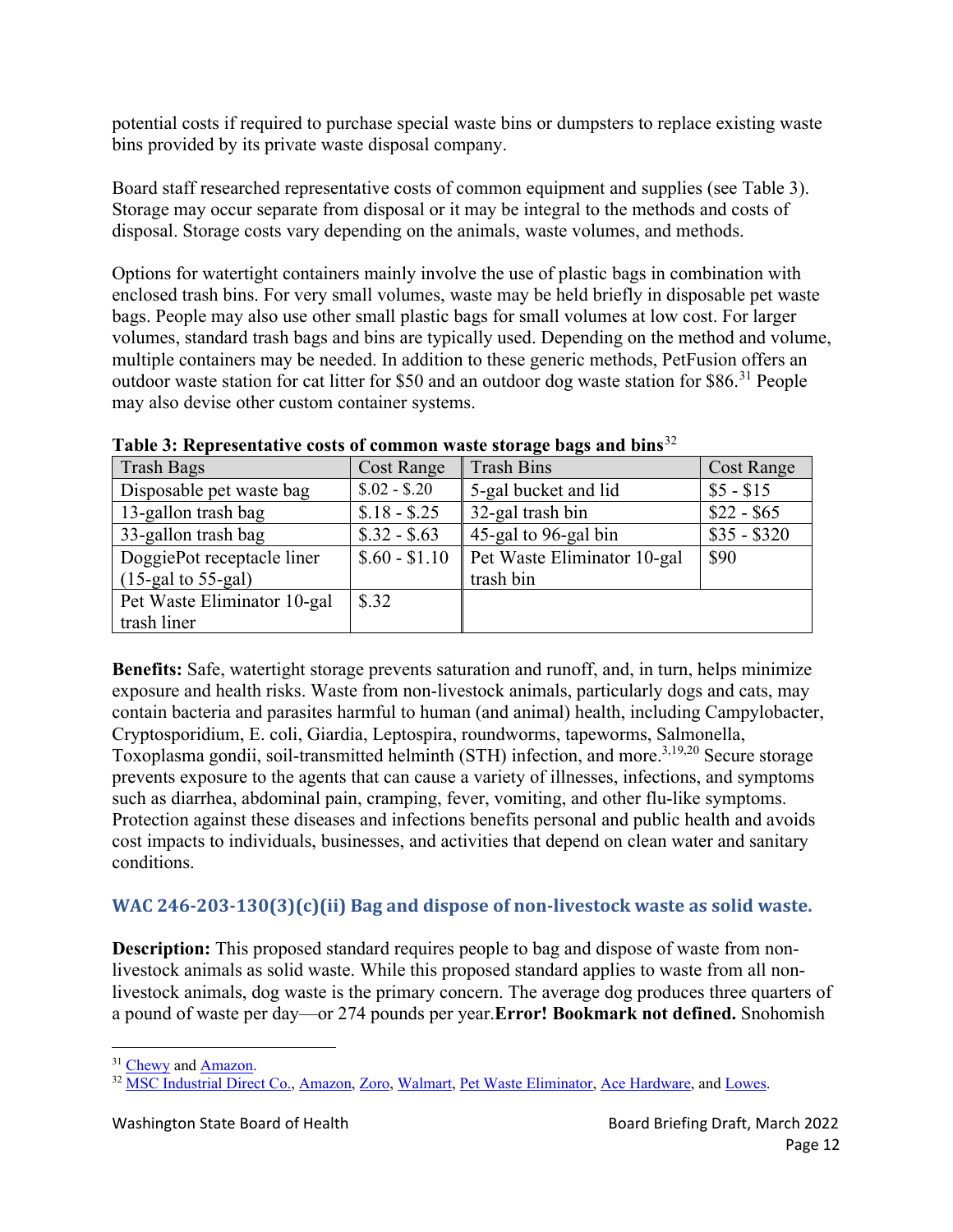County and Whatcom County estimate their respective dog populations produce about 64 tons and 19 tons of waste per day.<sup>[23,](#page-11-15)[24](#page-11-16)</sup>

**Costs:** While the Board assessed and included costs to comply with the proposed standard, the Board believes it is likely that many individuals and businesses already apply practices to comply with the proposed standard. Probable new costs are equipment and supplies for waste holding, solid waste disposal service, and related labor. One respondent to the cost survey—a goat/sheep farming facility—identified a recurring annual cost of \$100 for bags and collection labor. The proposed standard does not apply to goat, sheep, and other livestock waste so the Board assumes this cost estimate is for waste from non-livestock associated with the business or business owner.

Board staff researched representative costs for waste holding and disposal. Costs vary depending on the animals, waste volumes, disposal methods, and solid waste services in different areas of the state. People may store and dispose of waste in separate steps, or they may be integral. See Table 3 for costs of common storage material (trash bags and trash bins).

Municipalities across the state provide curbside residential and commercial solid waste collection/disposal services. Complementing this, private solid waste companies serve many municipalities and unincorporated areas of the state. These services are further supplemented by self-haul disposal options at transfer stations and landfills in many locales. Specific services and rate structures vary significantly based on volume and type of material, size and type of container, collection frequency, and other factors.

Table 4 lists sample costs of solid waste services across the state. Municipalities and private companies have different approaches and policies regarding trash cans, such as selling and delivering cans for use or furnishing and retaining ownership of containers. Service providers offer numerous optional services and rates not captured in the table.

| Jurisdiction                                   | Provider | Type         | Unit      | Cost <sup>33</sup> | Frequency |
|------------------------------------------------|----------|--------------|-----------|--------------------|-----------|
| Municipal Curbside Collection/Disposal Service |          |              |           |                    |           |
| City of Yakima <sup>34,35</sup>                | Yakima   | residential/ | $32$ -gal | \$19               | weekly    |
|                                                |          | commercial   | 96-gal    | \$22               |           |
|                                                |          |              | 2-yard    | \$112              |           |
| City of Seattle <sup>36,37</sup>               | Seattle  | residential  | $32$ -gal | \$41               | weekly    |
|                                                |          |              | 64-gal    | \$82               |           |
|                                                |          |              | $96$ -gal | \$123              |           |
|                                                |          | commercial   | $32$ -gal | \$56               | weekly    |
|                                                |          |              | 64-gal    | \$109              |           |
|                                                |          |              | $96$ -gal | \$128              |           |

#### **Table 4: Sample costs of solid waste services in Washington**

<span id="page-13-0"></span><sup>&</sup>lt;sup>33</sup> All costs are monthly rates except self-haul landfill tonnage rates.

<span id="page-13-1"></span><sup>&</sup>lt;sup>34</sup> City of Yakima, **Automated Garbage Collection Rates**.<br><sup>35</sup> City of Yakima, <u>Permanent Metal Bins</u>.

<span id="page-13-3"></span><span id="page-13-2"></span><sup>&</sup>lt;sup>36</sup> Seattle Public Utilities, [Monthly Residential Garbage Can Rates.](http://www.seattle.gov/utilities/your-services/accounts-and-payments/rates/collection-and-disposal/garbage-rates)

<span id="page-13-4"></span><sup>&</sup>lt;sup>37</sup> Seattle Public Utilities, [Monthly Commercial Garbage](http://www.seattle.gov/utilities/your-services/accounts-and-payments/rates/collection-and-disposal/garbage-rates/commercial-garbage-rates) Container Rates.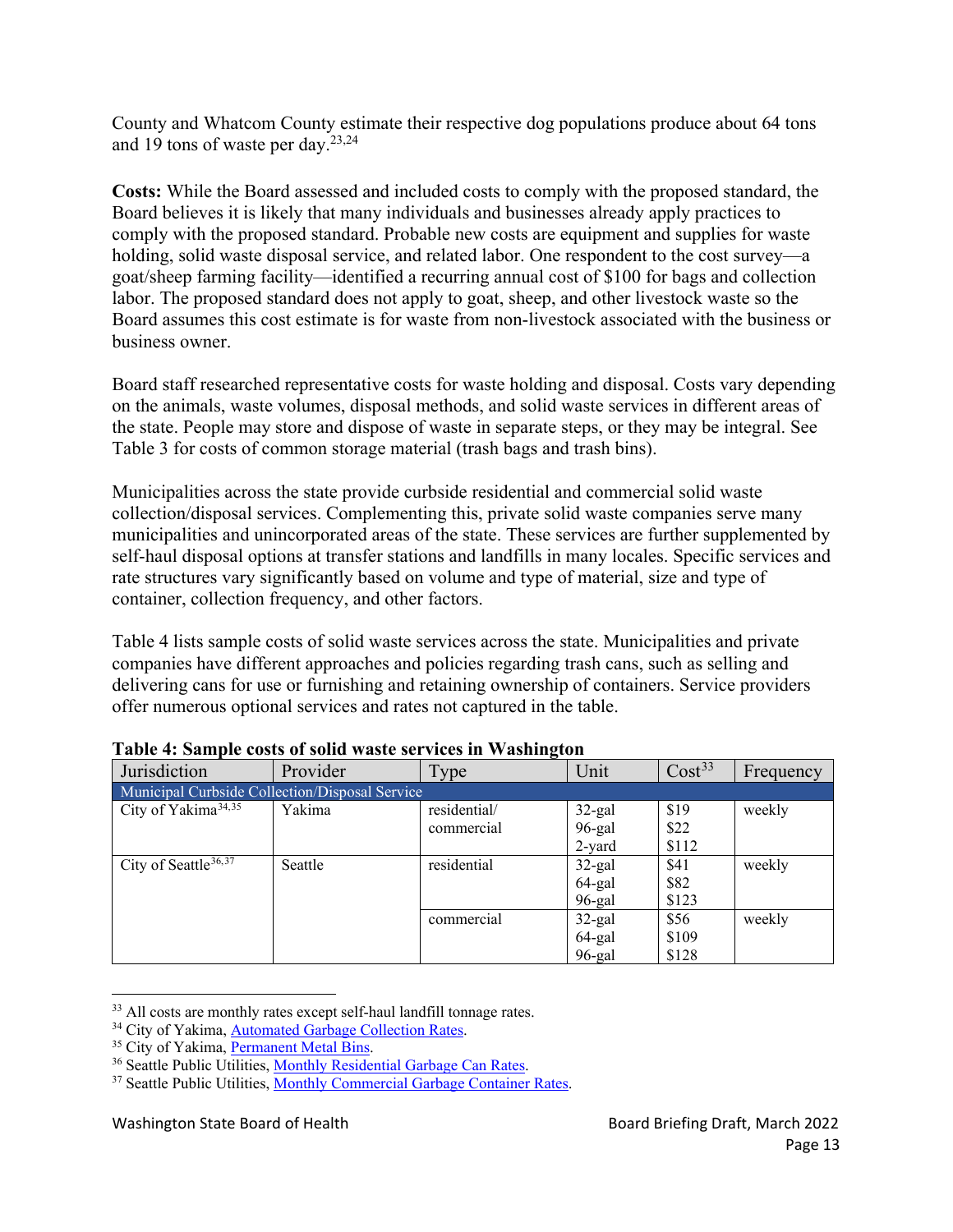|                                              |                   |                  | 2-yard     | \$375     |          |
|----------------------------------------------|-------------------|------------------|------------|-----------|----------|
| City of Richland <sup>38,39</sup>            | Richland          | residential      | 96-gal     | \$18      | weekly   |
|                                              |                   | commercial       | $100$ -gal | \$20      | weekly   |
|                                              |                   |                  | 2-yard     | \$83      |          |
| City of Tacoma <sup>40</sup>                 | Tacoma            | residential      | $30$ -gal  | \$24      | biweekly |
|                                              |                   |                  | $60$ -gal  | \$48      |          |
|                                              |                   |                  | 90-gal     | \$72      |          |
|                                              |                   | commercial       | $30$ -gal  | \$40      | weekly   |
|                                              |                   |                  | $60$ -gal  | \$60      |          |
|                                              |                   |                  | 90-gal     | \$82      |          |
|                                              |                   |                  | 2-yard     | \$230     |          |
| Private Curbside Collection/Disposal Service |                   |                  |            |           |          |
| Asotin County <sup>41</sup>                  | Naslund Disposal  | residential      | 64-gal     | \$20      | weekly   |
|                                              | Service           |                  | 96-gal     | \$24      |          |
| North King County <sup>42</sup>              | Republic Services | residential      | $32$ -gal  | \$15      | weekly   |
|                                              |                   |                  | 64-gal     | \$25      |          |
|                                              |                   |                  | 96-gal     | \$36      |          |
| City of North Bend <sup>43</sup>             | Republic Services | residential      | $32$ -gal  | \$23      | weekly   |
|                                              |                   |                  | 64-gal     | \$37      |          |
|                                              |                   |                  | 96-gal     | \$49      |          |
| City of Port Orchard <sup>44</sup>           | Waste Management  | residential      | $35$ -gal  | \$23      | weekly   |
|                                              |                   |                  | 64-gal     | \$27      |          |
|                                              |                   |                  | 96-gal     | \$33      |          |
| Municipal Self-Haul Landfill Service         |                   |                  |            |           |          |
| Thurston County <sup>45</sup>                | self-haul         | landfill         | ton        | \$119     | N/A      |
| Grant County <sup>46</sup>                   | self-haul         | landfill         | ton        | \$50      | N/A      |
| Whitman County <sup>47</sup>                 | self-haul         | landfill         | ton        | \$114     | N/A      |
| Clark County <sup>48</sup>                   | self-haul         | transfer station | ton        | \$98 plus | N/A      |
|                                              |                   |                  |            | \$10 fee  |          |
| Jefferson County <sup>49</sup>               | self-haul         | transfer station | ton        | \$163     | N/A      |

**Benefits:** Methods and materials that securely bag and dispose of non-livestock waste as solid waste offer the safest disposal option and minimize exposure and health risks. Waste from nonlivestock animals may contain bacteria and parasites harmful to human (and animal) health, including Campylobacter, Cryptosporidium, E. coli, Giardia, Leptospira, roundworms, tapeworms, Salmonella, Toxoplasma gondii, soil-transmitted helminth (STH) infection, and more.<sup>[3,](#page-4-3)[19,](#page-11-13)[20](#page-11-14)</sup> Safe, secure disposal prevents exposure to agents that can cause a variety of illnesses, infections, and symptoms such as diarrhea, abdominal pain, cramping, fever, vomiting, and other

<span id="page-14-0"></span><sup>&</sup>lt;sup>38</sup> City of Richland, [Residential Collection](https://www.ci.richland.wa.us/departments/public-works/solid-waste-utility/solid-waste-rates/residential-collection-fees) Fees.

<sup>&</sup>lt;sup>39</sup> City of Richland, [Commercial Service Fees.](https://www.ci.richland.wa.us/departments/public-works/solid-waste-utility/solid-waste-rates/commercial-service-fees)

<span id="page-14-2"></span><span id="page-14-1"></span><sup>40</sup> City of Tacoma, [Residential Curbside Collection and Commercial Garbage Rates.](https://www.cityoftacoma.org/cms/One.aspx?portalId=169&pageId=53551)

<span id="page-14-3"></span><sup>&</sup>lt;sup>41</sup> Naslund Disposal Service, [Asotin County Residential Rates.](http://www.naslunddisposalservice.com/asotin-county.html)

<span id="page-14-4"></span><sup>&</sup>lt;sup>42</sup> Republic Services, [Curbside Garbage Collection, Unincorporated North King County Residential](https://www.republicservices.com/cms/documents/municipality/Washington/N-KINGCOUNTY-4172/Uni-N-King-Co-Rates_8.1.2020.pdf) Rates.

<span id="page-14-5"></span><sup>&</sup>lt;sup>43</sup> Republic Services, [Curbside Garbage Collection, North Bend](https://www.republicservices.com/cms/documents/municipality/Washington/2021-North-Bend-Residential-Rates.pdf) Residential Rates.

<span id="page-14-7"></span><span id="page-14-6"></span><sup>&</sup>lt;sup>44</sup> Waste Management, City of Port Orchard [Curbside Collection Rates.](https://www.wmnorthwest.com/portorchard/service.html)

<sup>&</sup>lt;sup>45</sup> Thurston County, Waste and Recovery Center at [Hawks Prairie.](https://www.co.thurston.wa.us/solidwaste/garbage/garbage-warc.html)

<sup>&</sup>lt;sup>46</sup> Grant County, Solid Waste [Landfill Disposal Fee Schedule.](https://www.grantcountywa.gov/DocumentCenter/View/672/Disposal-Fee-Schedule-PDF)

<span id="page-14-9"></span><span id="page-14-8"></span><sup>47</sup> Whitman County, [Solid Waste Transfer Site and Landfill.](https://whitmancounty.org/DocumentCenter/View/775/2021-Landfill-Rates-PDF)

<span id="page-14-10"></span><sup>48</sup> Clark County, [Self-Haul Options.](https://clark.wa.gov/public-health/self-haul-options)

<span id="page-14-11"></span><sup>49</sup> Jefferson County, [Solid Waste Division 2021 Fee](https://solidwaste.files.wordpress.com/2020/12/2021_sw_fees_to_post.pdf) Schedules.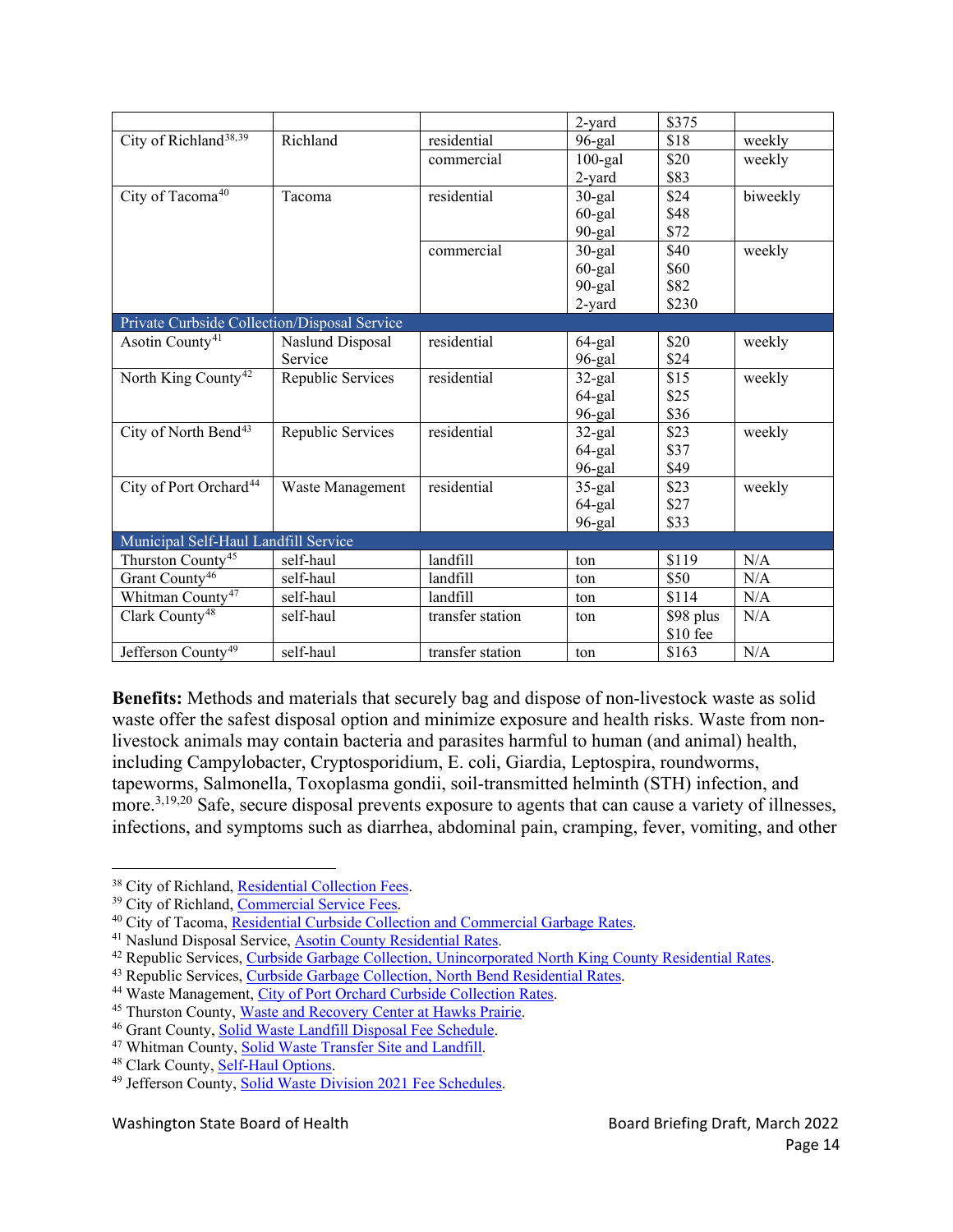flu-like symptoms. Protection against these diseases and infections benefits personal and public health and avoids cost impacts to individuals, businesses, and activities that depend on clean water and sanitary conditions.

## **WAC 246-203-130(3)(d)(iii)(D) Site stockpiled livestock waste one hundred feet or more from a surface water body.** (see exception that follows)

<span id="page-15-4"></span>**Description:** Stockpiling is short-term piling of stackable waste from livestock, typically using temporary, non-structural measures.<sup>[50](#page-15-0)</sup> If waste from livestock is stockpiled for later use or disposal, this proposed standard requires people to site the stockpile one hundred feet or more from a surface water body. The proposed standard assumes unmitigated stockpiling on bare ground on a short-term basis between collection and use. The exception in WAC 246-203-  $130(3)(d)(iii)(D)(II)$ , discussed and analyzed separately below, allows reduction of the setback when practices are applied to mitigate runoff and leachate.

For people not currently meeting this proposed standard, the cost to comply would not involve the cost of removing an existing pile (unless there are impacts under WAC 246-203- 130(3)(b)(iii)), but rather the cost of possibly siting future stockpiles further away from surface water bodies. While this 100-foot setback appears in various technical references, the proposed standard is based mainly on Natural Resources Conservation Service (NRCS) Code 318 which recommends locating stockpiles "at least 100 feet from all drainageways."[51](#page-15-1) Although NRCS standards are widely used and referenced, they are not enforceable and may not be considered "generally accepted industry standards." As such, the Board opted to include this standard in the Significant Analysis and SBEIS.

**Costs:** The Board believes it is likely that many individuals and businesses already apply practices to comply with the proposed standard. For people who currently stockpile livestock waste or plan to do so in the future, probable new costs would take the form of siting stockpiles farther away than planned or desired from surface water bodies. This would involve indeterminate costs on a case-by-case basis. These may be actual, additional costs or opportunity costs associated with not siting a stockpile close to a surface water body. In other words, locating a stockpile next to a surface water body may be the cheapest option and setting it back from the water body may be more costly or less convenient.

Cost factors involved in siting stockpiles include available space and space needs of the waste volume; equipment access to unload/load the waste; proximity to source and use/application areas; proximity to dwellings, people, wells, and other exposure risks; and site characteristics such as prevailing wind direction, soil permeability, slope, seasonal water table, and surface drainage. Ideally stockpiles are located on relatively level, well-drained ground that is easily accessed and is buffered from people and water resources to limit risks and impacts.<sup>[8,](#page-9-5)[13,](#page-10-5)[52](#page-15-2),[53,](#page-15-1)[54](#page-15-3)</sup>

<span id="page-15-8"></span><span id="page-15-7"></span><span id="page-15-6"></span><span id="page-15-5"></span><span id="page-15-0"></span><sup>50</sup> USDA Natural Resources Conservation Service. 2020. Conservation Practice Overview, Short-Term Storage of Animal Waste (Code 318).

<span id="page-15-3"></span><span id="page-15-1"></span><sup>51</sup> USDA Natural Resources Conservation Service. 2020. Code 318, [Conservation Practice Standard, Short Term](https://www.nrcs.usda.gov/wps/PA_NRCSConsumption/download?cid=nrcseprd1670023&ext=pdf)  [Storage of Animal Waste and By-Products.](https://www.nrcs.usda.gov/wps/PA_NRCSConsumption/download?cid=nrcseprd1670023&ext=pdf)

<span id="page-15-2"></span><sup>&</sup>lt;sup>52</sup> Michigan State University Extension, Storing Manure on Small Farms – [Deciding on a Storage Option.](https://www.canr.msu.edu/news/storing_manure_on_small_farms_deciding_on_a_storage_option#:%7E:text=Stockpiling%20manure%20is%20essentially%20piling%20the%20solid%20manure,manure%20nutrients%20from%20leaching%20into%20the%20soil%20profile.)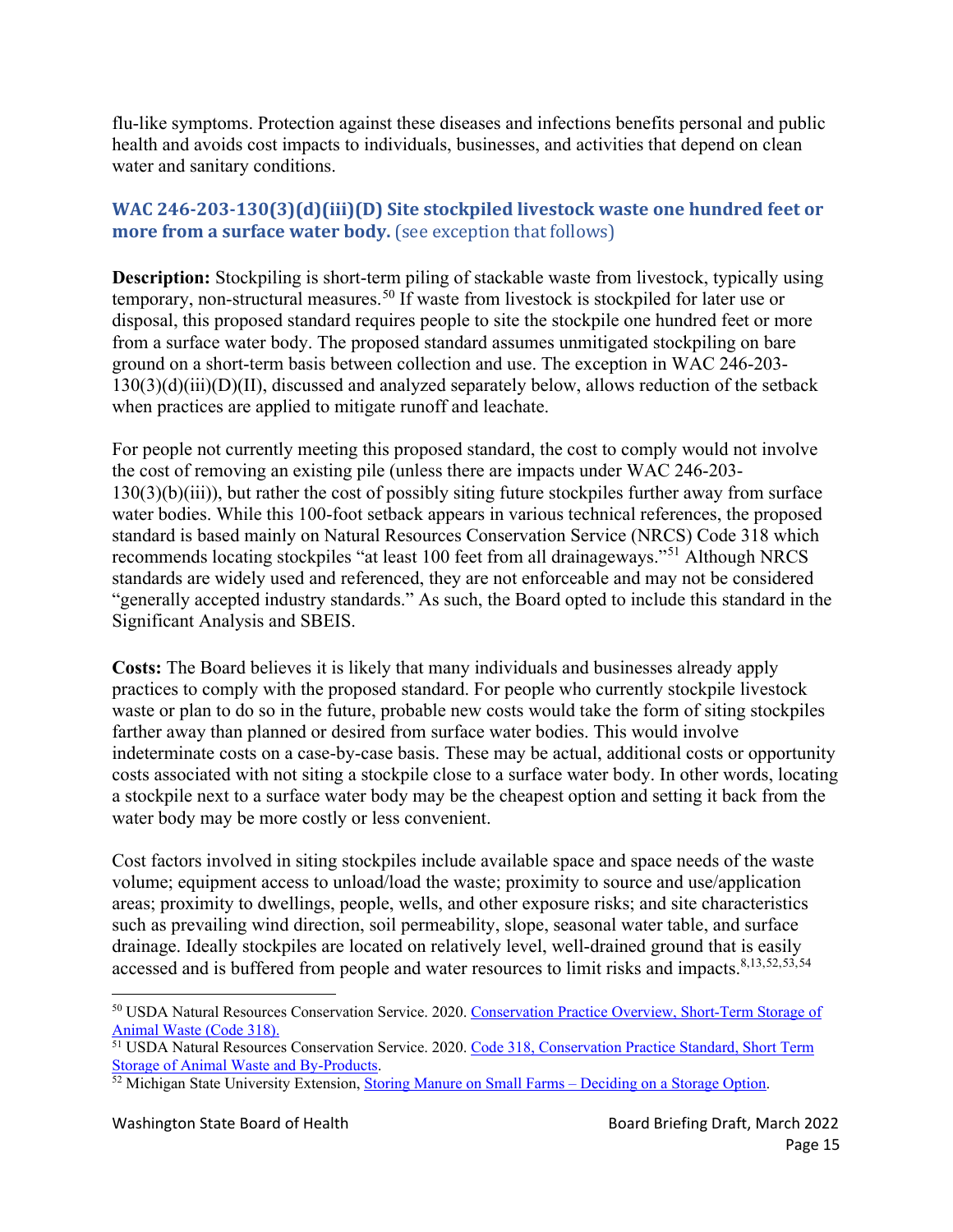In the cost survey, one respondent indicated the following costs associated with this proposed standard:

• A pig farming/wholesale facility identified a one-time cost of \$210,000 and recurring annual costs of \$50,000 for needs and concerns related to constructing a manure lagoon or selling land to comply with the standard.

While a landowner may choose to comply in this manner, the proposed standard applies to stackable waste (not lagoon storage) and allows reductions to the setback if treatment or control practices are applied. Therefore, the Board anticipates that the cost impacts will likely be lower than estimated.

**Benefits:** The main benefit is preventing or minimizing runoff, leaching, and impacts to surface water bodies. This reduces risk of human exposure to pathogens via water recreation, drinking water, shellfish harvesting, and other uses of the waters. Setbacks also help protect water bodies that may be vulnerable to nutrient inputs and related problems such as harmful algal blooms. In addition to nutrients, waste from livestock may contain bacteria and parasites harmful to human (and animal) health, including Campylobacter, Cryptosporidium, E. coli, Giardia, Leptospira, Salmonella, and more.<sup>[22,](#page-11-17)[55](#page-16-0)</sup> Safely stockpiling livestock waste away from surface water bodies helps prevent exposure to pathogens that can cause a variety of illnesses, infections, and symptoms such as diarrhea, abdominal pain, cramping, fever, vomiting, and other flu-like symptoms. Protection against these diseases and infections benefits personal and public health and avoids cost impacts to individuals, neighboring properties, businesses, and activities that depend on clean water and sanitary conditions.

## **WAC 246-203-130(3)(d)(iii)(D)(II) Site stockpiled livestock waste one hundred feet or more from a surface water body unless the surface water body is protected by one or more control or treatment practices that capture and prevent leachate and runoff.**

**Description:** If waste from livestock is stockpiled for later use or disposal, this proposed exception to WAC 246-203-130(3)(d)(iii)(D) allows people to site stockpiles closer than one hundred feet of a surface water body if practices are applied to mitigate runoff and leachate. This can include practices to mitigate stockpiles such as covers and pads, or alternate methods of storing stackable waste, such as stacking and composting structures.

**Costs:** The Board believes it is likely that many individuals and businesses already apply practices to comply with the proposed standard. The rule does not prescribe specific practices for this proposed performance standard—reduction of the setback from surface water bodies. The performance standard allows people to determine the appropriate practices. Functioning controls for existing piles satisfy this proposed standard.

<sup>&</sup>lt;sup>53</sup> Minnesota Pollution Control Agency. 2015. Manure Stockpiling, [Technical Guidelines.](https://www.pca.state.mn.us/sites/default/files/wq-f8-06.pdf)

<sup>54</sup> Rutgers University Cooperative Extension, [Storing Manure on Small Horse and Livestock Farms.](https://njaes.rutgers.edu/fs1192/)

<span id="page-16-0"></span><sup>&</sup>lt;sup>55</sup> University of Minnesota Extension, BMPs [for Pathogen Control in](https://extension.umn.edu/manure-management/pathogen-control-manure) Manure.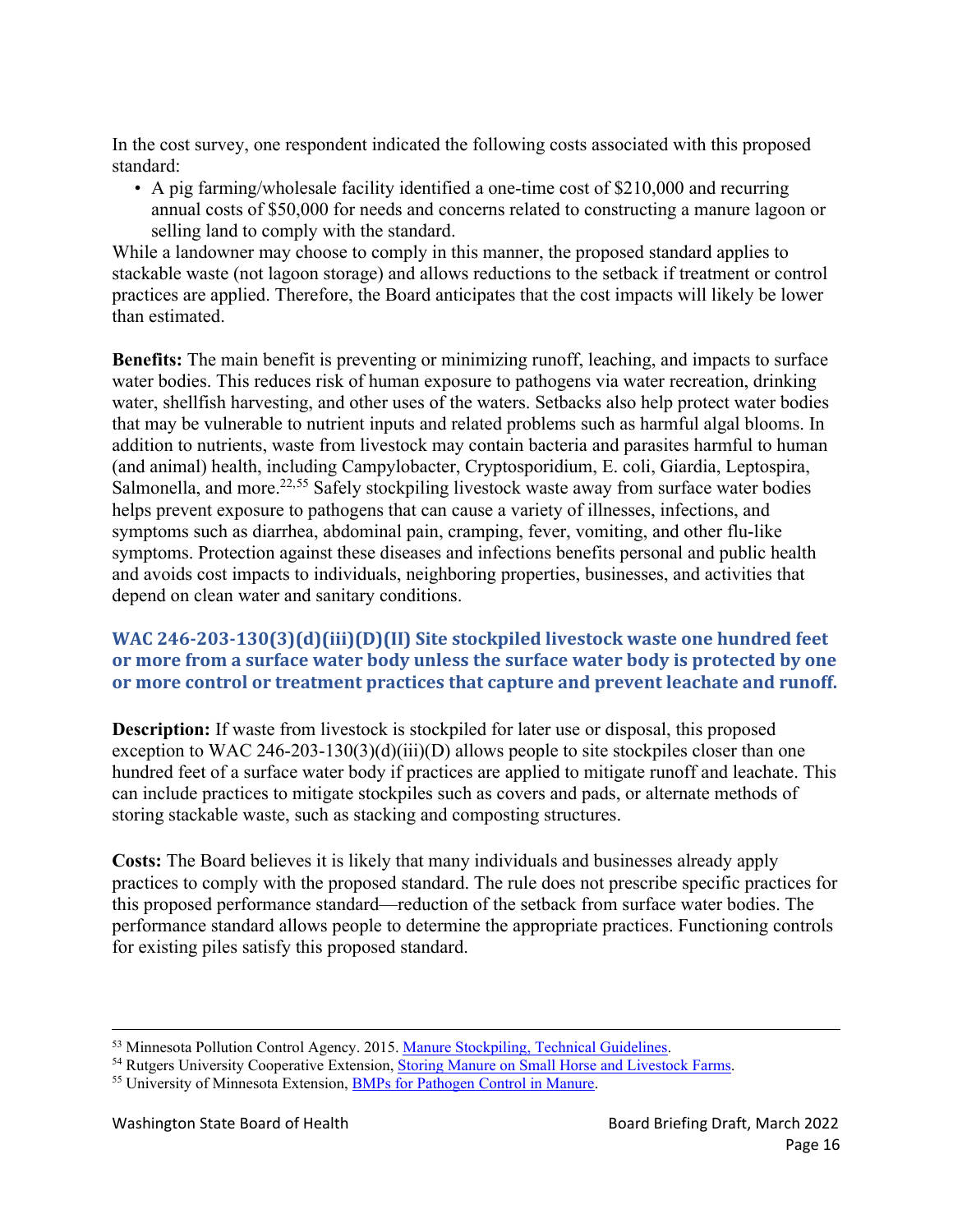Controls for waste stockpiles and alternate types of storage can range in design from storage pads or watertight covers to three-sided bins for modest volumes, and lagoons for storing much larger volumes of liquid/slurry waste. However, this proposed stockpiling standard applies only to controls for stackable waste that behaves primarily as a solid, not liquid waste storage.<sup>[50](#page-15-4)</sup>

Common conservation practices for stackable waste include the following, listed by NRCS code. Practices can be applied individually or in combination. Practices may or may not be designed and constructed to NRCS standards but should always be designed to account for anticipated storage needs, surface loads, drainage, and possible seepage.

- **Short-Term Storage of Animal Waste** (Code 318). Temporary, nonstructural measures used to store solid or semisolid organic agricultural waste or manure on a short-term basis between collection and utilization. Common practices include storage pads and covers to prevent runoff and leachate. [56](#page-17-0)
- <span id="page-17-6"></span>• **Waste Storage Facility** (Code 313). An impoundment or containment made by constructing an embankment, excavating a pit or dugout, or fabricating a structure. As noted previously, lagoons and other impoundments used for liquid/slurry waste are outside the scope of this standard. Storage of stackable waste is an alternative to short-term stockpiling, and fabricated stacking (drystack) facilities are the most common practice.<sup>[8,](#page-9-5)[57](#page-17-1)</sup>
- <span id="page-17-7"></span>• **Composting Facility** (Code 317). A structure or device to contain and facilitate decomposition of manure into a final product sufficiently stable for storage or use. While composting is also outside the scope of this standard, a composting facility can serve as a desirable alternative to stockpiling and stacking.<sup>[58](#page-17-2)</sup>
- <span id="page-17-8"></span>• **Roofs and Covers** (Code 367). Roofs and covers serve to divert clean water from stacked or composted waste to prevent or minimize runoff and leachate. Covers can also help limit odors and pests and provide other benefits.<sup>[59](#page-17-3)</sup>
- **Roof Runoff Structure** (Code 558). Like roofs and covers, this practice is used to collect and divert clean water from stacked and composted waste. $^{60}$  $^{60}$  $^{60}$
- **Filter Strip** (Code 393). Vegetative filter strips remove sediment, organic material, and other pollutants from runoff. Filter strips serve as a protective buffer between stockpiled, stacked, and composted waste and adjacent surface water bodies.<sup>[61](#page-17-5)</sup>

Costs of structures and other practices vary significantly and are indeterminate, depending on scale (waste volumes), design, site characteristics, and other factors. Use of multiple practices in

<span id="page-17-0"></span><sup>56</sup> USDA Natural Resources Conservation Service. 2020. Code 318, [Conservation Practice Standard, Short Term](https://www.nrcs.usda.gov/wps/PA_NRCSConsumption/download?cid=nrcseprd1670023&ext=pdf) [Storage of Animal Waste](https://www.nrcs.usda.gov/wps/PA_NRCSConsumption/download?cid=nrcseprd1670023&ext=pdf) and Byproducts.

<span id="page-17-1"></span><sup>&</sup>lt;sup>57</sup> USDA Natural Resources Conservation Service. 2016. Code 313, Conservation Practice Standard, Waste Storage [Facility.](https://www.nrcs.usda.gov/wps/PA_NRCSConsumption/download?cid=stelprdb1254945&ext=pdf)

<span id="page-17-2"></span><sup>&</sup>lt;sup>58</sup> USDA Natural Resources Conservation Service. 2020. Code 317, Conservation Practice Standard, Composting [Facility.](https://www.nrcs.usda.gov/wps/PA_NRCSConsumption/download?cid=nrcseprd1670020&ext=pdf)

<span id="page-17-3"></span><sup>&</sup>lt;sup>59</sup> USDA Natural Resources Conservation Service. 2015. Code 367, Conservation Practice Standard, Roofs and [Covers.](https://www.nrcs.usda.gov/wps/PA_NRCSConsumption/download?cid=nrcseprd340709&ext=pdf)

<span id="page-17-4"></span><sup>60</sup> USDA Natural Resources Conservation Service, 2021. [Code 558, Conservation Practice](https://www.nrcs.usda.gov/wps/PA_NRCSConsumption/download?cid=nrcseprd1822444&ext=pdf) Standard, Roof Runoff [Structure.](https://www.nrcs.usda.gov/wps/PA_NRCSConsumption/download?cid=nrcseprd1822444&ext=pdf)

<span id="page-17-5"></span><sup>61</sup> USDA Natural Resources Conservation Service. 2016. Code 393, [Conservation Practice Standard, Filter Strip.](https://www.nrcs.usda.gov/Internet/FSE_DOCUMENTS/stelprdb1241319.pdf)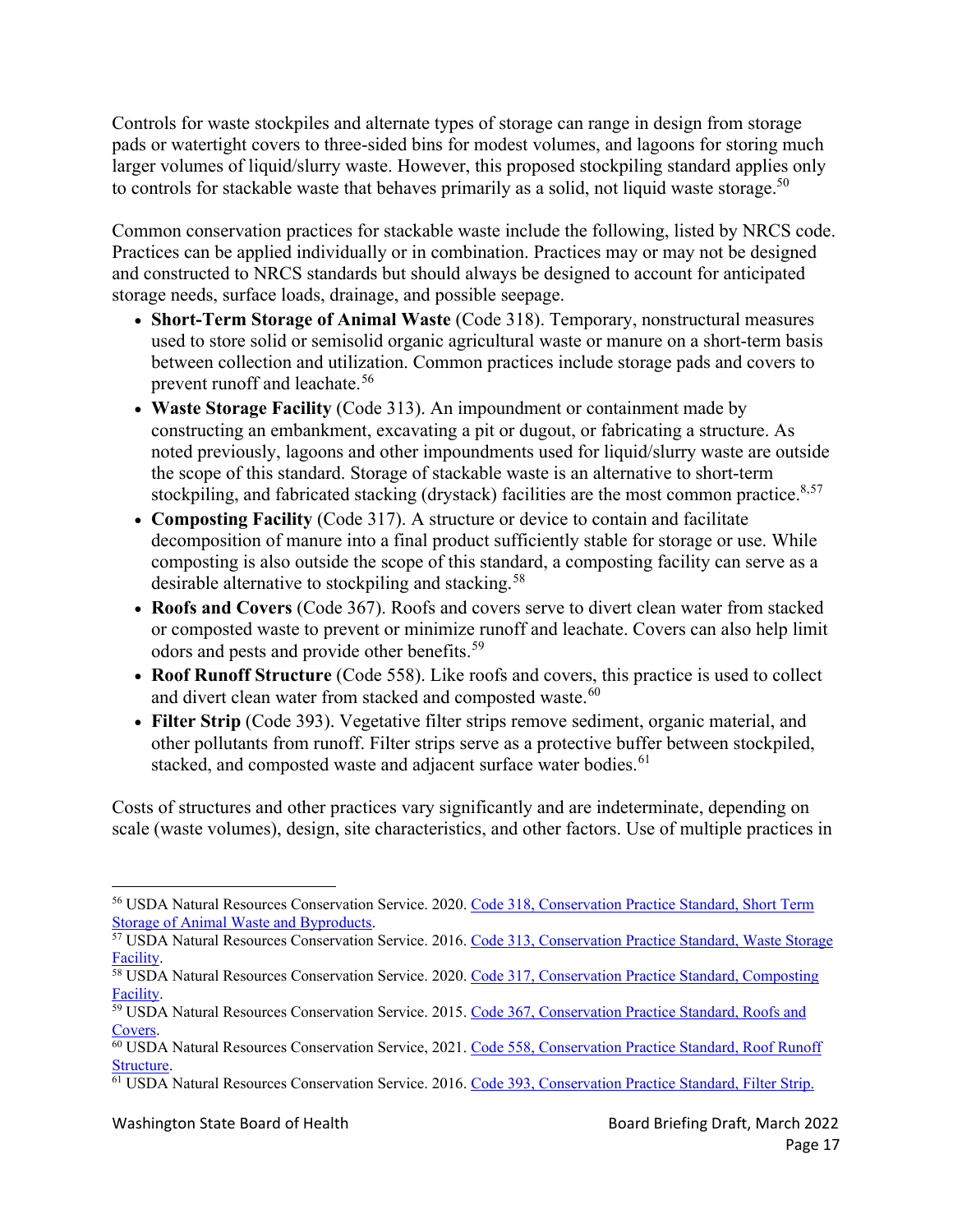combination can increase effectiveness but can also increase costs of control and treatment systems.

If not a roofed structure, cover options include tarp covers in the form of plastic sheeting, polyethylene, or other watertight material that is often weighted or anchored to help fasten the cover. Table 5 shows representative costs of polyethylene tarps, which vary in quality/weight of the material. To incentivize best practices, Whatcom Conservation District offers free tarps to landowners via its small farm program.<sup>[62](#page-18-0)</sup>

| Item              | Dimension             | Cost range        |
|-------------------|-----------------------|-------------------|
| Polyethylene tarp | $30 \times 50$ feet   | $$124 - $182$     |
|                   | $50 \times 50$ feet   | $$125 - $829$     |
|                   | $100 \times 100$ feet | $$580 - $3,313$   |
|                   | 170 x 170 feet        | $$7,899 - $9,577$ |

## **Table 5: Representative costs of stockpile covers**[63](#page-18-1)

Other material for stacking and composting structures includes concrete, treated wood (posts, rails, landscaping timbers, etc.), Ecology blocks, bolts, and other hardware for the construction. Structural practices may involve additional costs (e.g., labor, building permits, engineering services). These costs may be offset by technical/financial assistance available from local conservation districts.

Designs are available for do-it-yourself construction of simple structures. For example, one design for a three-bay structure calls for 9 cubic yards of concrete for the pad and 28 2 x 2 feet Ecology blocks of different lengths.<sup>[64](#page-18-2)</sup> Inexact comparables described below using Ecology blocks cost \$2,600 and \$4,000 respectively. More sophisticated structures may require professional design. For example, the structure described in Table 6 as a "12 cubic yard threebin, forced-air aerator compost structure" cost \$700 to design which is included in the \$5,000 total cost.

Table 6 lists sample structures recently built in the state, mostly small/medium stacking and composting facilities covering a range of costs and designs. As noted previously, larger commercial scale facilities are markedly more costly to design, build, and maintain.

## **Table 6: Cost of sample stacking and composting structures**[65](#page-18-3)**,**[66](#page-18-4)

| Description | Photo (if available) | Cost or             |
|-------------|----------------------|---------------------|
|             |                      | $\text{Cost Range}$ |

<span id="page-18-0"></span><sup>62</sup> [Whatcom Conservation District, Financial Assistance](https://whatcomcd.org/incentives) for Farms, Tarps to Cover Manure Piles.

<span id="page-18-1"></span><sup>63</sup> [Lowes](https://www.lowes.com/) and [Canopies and Tarps.](https://www.canopiesandtarps.com/)

<span id="page-18-2"></span><sup>64</sup> USDA Natural Resources Conservation Service Lynden Field Office. Undated. Small Farm [Composting Guide:](https://www.whatcomcounty.us/DocumentCenter/View/14278/CompostNWTeam?bidId=)  [For use in Whatcom, Skagit, Snohomish, San Juan, Island,](https://www.whatcomcounty.us/DocumentCenter/View/14278/CompostNWTeam?bidId=) Clallam, and Jefferson Counties only.

<span id="page-18-3"></span> $\overline{65}$  Andrea Hood, Washington Department of Health. Emails to author, May 19 and June 14, 2021.

<span id="page-18-4"></span><sup>66</sup> Pauline Chiquet, Whatcom Conservation District via Andrea Hood, Washington Department of Health. Email to author, June 8, 2021.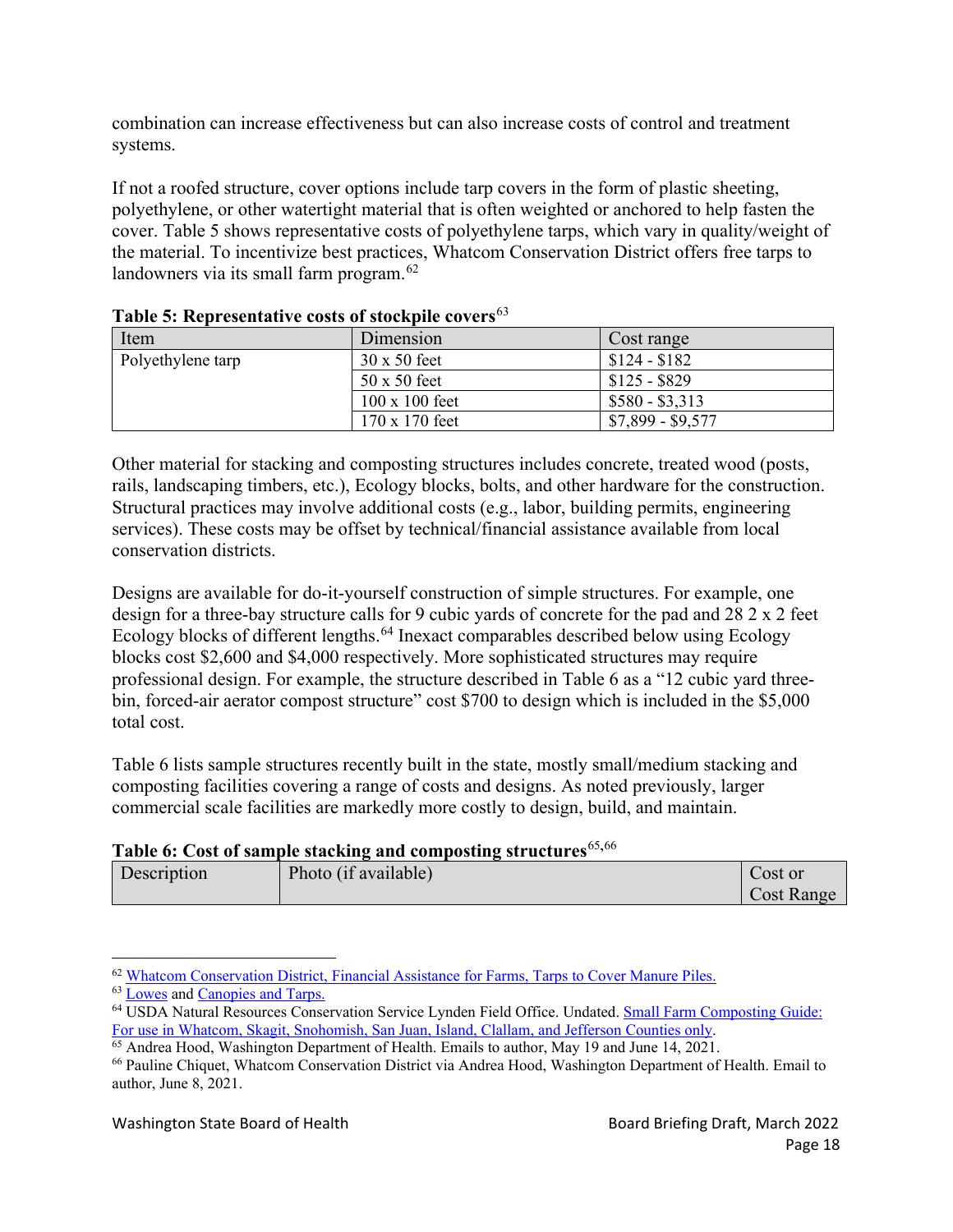| 600 square foot three-<br>bay compost facility<br>with concrete floor and<br>walls, roof structure,<br>and roof, designed to<br>handle moderate<br>volumes of manure.                                                                                  | $$30,000 -$<br>\$40,000 |
|--------------------------------------------------------------------------------------------------------------------------------------------------------------------------------------------------------------------------------------------------------|-------------------------|
| Compost facility with<br>concrete exterior walls,<br>wood interior walls,<br>roof, and roof structure.<br>Such structures may<br>include a concrete<br>apron, rock, or ramp to<br>control mud, and<br>gutters and downspouts<br>to manage roof runoff. | $$30,000 -$<br>\$40,000 |
| 3,000 square foot waste<br>storage facility with<br>concrete floor, concrete<br>walls, roof, and roof<br>runoff structure.                                                                                                                             | \$89,000                |
| 4 cubic yard single-bay<br>prefab concrete storage<br>bunker and slab with<br>year-round tractor<br>access.                                                                                                                                            | \$3,600                 |
| 13 cubic yard two-bay<br>storage walled by<br>Ecology blocks with<br>treated wood separator,<br>tarp, and concrete skid<br>for tractor bucket over<br>gravel.                                                                                          | \$2,600                 |
| 26 cubic yard single-<br>bay storage with<br>Ecology blocks.                                                                                                                                                                                           | \$4,000                 |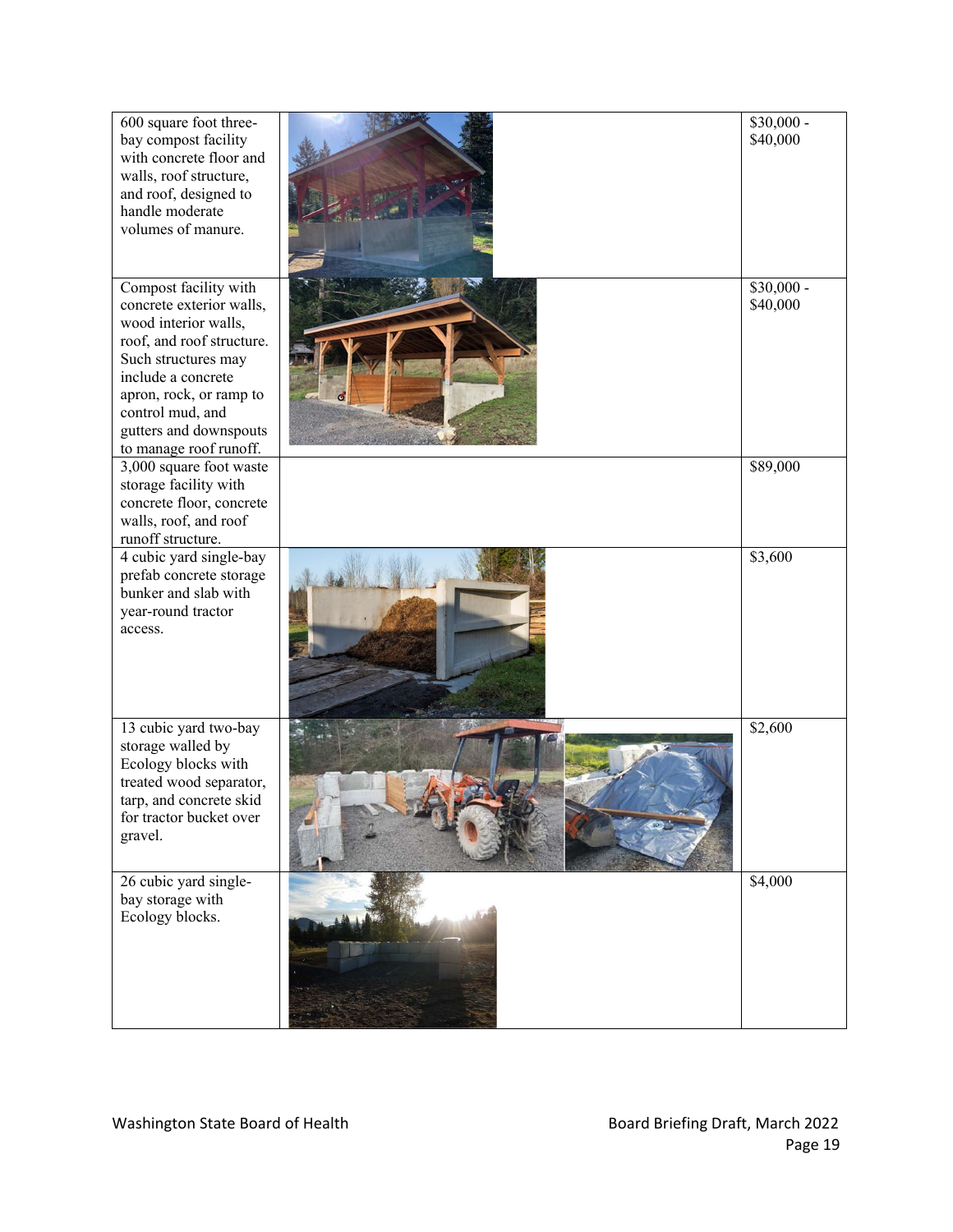| 6 cubic yard two-bay<br>treated-wood, forced air<br>compost micro-bins.                                                                      | \$2,800 |
|----------------------------------------------------------------------------------------------------------------------------------------------|---------|
| 12 cubic yard three-bin,<br>forced-air aerator<br>compost structure with<br>Ecology block walls,<br>wood panels, and front<br>hinge opening. | \$5,000 |
| 24 cubic yard treated-<br>lumber, concrete-<br>footing, gravel-floor<br>storage structure.                                                   | \$2,700 |

These examples illustrate different practices and variability in design, materials, and costs based on many factors, with larger structures and volumes costing more. Grants and cost share funds are available from different government programs, including state cost share administered by the State Conservation Commission on the basis of 75 percent cost share; 25 percent landowner match; \$50,000 cost share cap; and engineered/approved to NRCS standards.<sup>[67](#page-20-0)</sup> Federal Environmental Quality Incentives Program (EQIP) cost share administered by NRCS has a much larger cap (approximately \$250,000) and practices are all reimbursed at different unit rates (e.g., manure storage per cubic yard, fencing per linear foot). For example, 2021 NRCS reimbursement for a drystack facility with concrete floor and no walls is \$5.74 per square foot and a drystack facility with concrete floor and wood walls is \$2.02 per cubic foot.<sup>[68,](#page-20-1)[69](#page-20-2)</sup>

In the cost survey, one respondent indicated the following costs associated with this proposed standard:

<span id="page-20-0"></span><sup>&</sup>lt;sup>67</sup> Corina Cheever, Whatcom Conservation District via Andrea Hood, Washington Department of Health. Email to author, June 10, 2021.

<span id="page-20-1"></span><sup>68</sup> Dakota Stranik, Whatcom Conservation District via Andrea Hood, Washington Department of Health. Email to author, June 24, 2021.

<span id="page-20-2"></span><sup>69</sup> USDA Natural Resources Conservation Service. 2021. USDA/NRCS/Washington State EQIP Payment Estimate Worksheet FY21.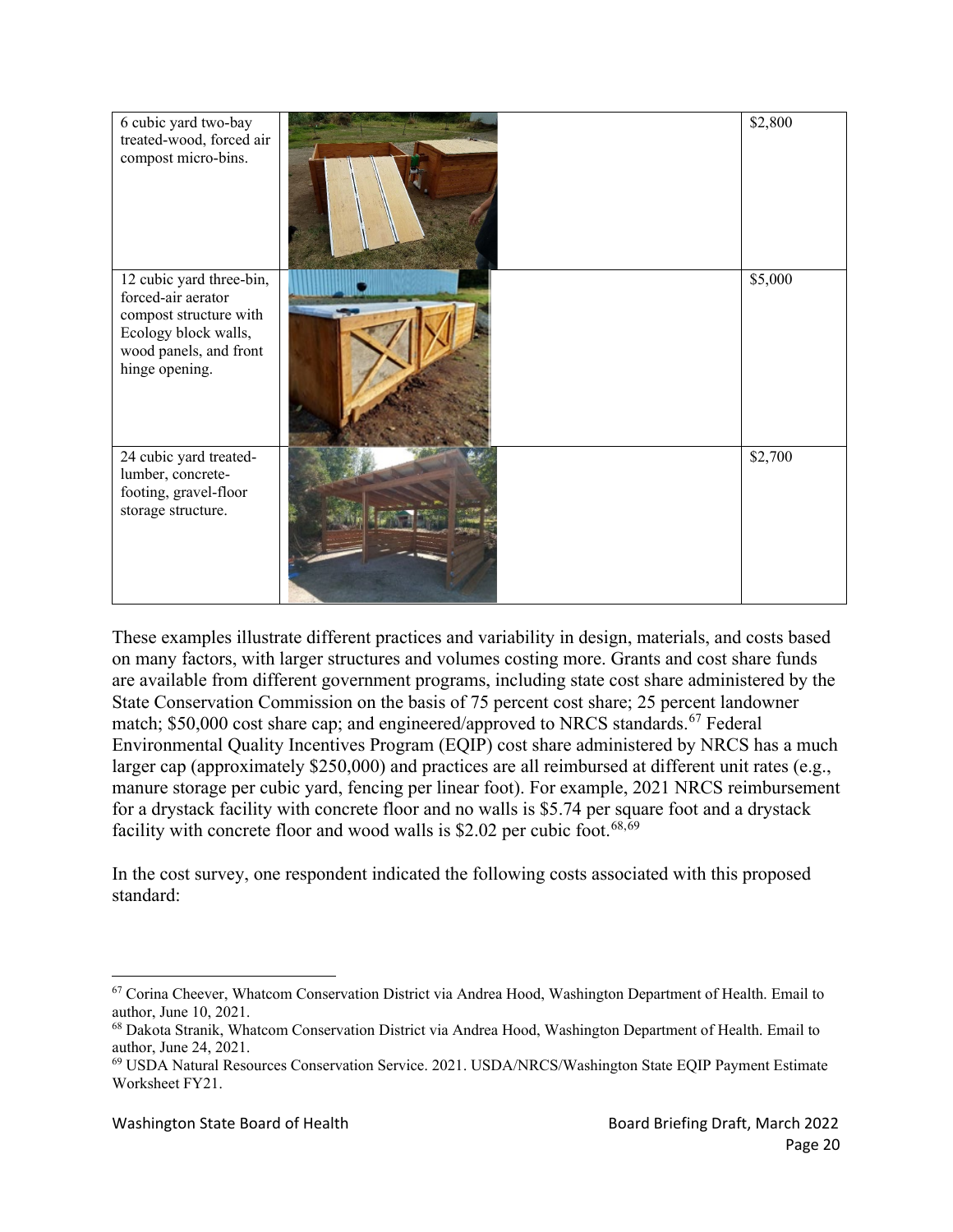• A pig farming/wholesale facility identified a one-time cost of \$95,000 and recurring annual costs of \$19,000 for needs and concerns related to engineering services, local permitting, and legal counsel.

**Benefits:** With proper design and maintenance, conservations practices can effectively protect surface water bodies from stockpiled, stacked, and composted manure.<sup>[8,](#page-9-5)[15,](#page-10-6)[52,](#page-15-5)[53,](#page-15-6)[54,](#page-15-7)[56,](#page-17-6)[57,](#page-17-7)[58](#page-17-8)</sup> Practices that capture and prevent leachate and runoff to surface water bodies reduce potential exposure to and impacts of pathogens and nutrients on surface water bodies and associated costs such as closure of swimming beaches and shellfish harvest areas. Landowners and businesses benefit from good, safe practices when livestock waste is recycled and returned to the soil as nutrients and structural amendments. Good practices also help reduce and control pests, animal parasites, and odors. Practices that effectively prevent impacts avoid the need for potentially costly cleanup, relocation of stockpiled waste, and difficult and costly enforcement if piles are impacting surface water bodies.

## **WAC 246-203-130(3)(d)(iii)(E) Site stockpiled livestock waste outside seasonally or frequently flooded areas unless used or disposed of prior to flooding.**

**Description:** If waste from livestock is stockpiled, this proposed standard prohibits siting stockpiles in seasonally or frequently flooded areas unless the stockpile is used or disposed of prior to flooding. Surface runoff, soils, water tables, and other factors determine seasonally and frequently flooded areas. This proposed standard overlaps with proposed WAC 246-203-  $130(3)(d)(ii)$  which requires removal of stockpiles at least annually (incorporated from WAC [173-350-320\(2\)\(2\)](https://apps.leg.wa.gov/WAC/default.aspx?cite=173-350-320) and exempt from analysis). The risk of stockpiles being saturated or inundated by water makes such sites ill-suited for stockpiling and may necessitate more frequent removal of piles. The proposed standard also mirrors protection of frequently flooded areas in [WAC 365-190-110.](https://apps.leg.wa.gov/wac/default.aspx?cite=365-190-110) The proposed standard involves no provisions for mitigating impacts other than removal of piles prior to flooding.

**Costs:** Costs associated with this proposed standard can be avoided altogether by not stockpiling in flood-prone areas. If such areas are used for stockpiling, the only cost associated with this provision would be the incremental cost associated with removal more frequently than annually, if needed. However, these costs may be negligible if the volume removed is unaffected.

The Board believes it is likely that many individuals and businesses already apply practices to comply with the proposed standard. While seasonal/frequent flooding is often recurring and predictable, it can also be sudden and unforeseen. When possible, stockpiles are generally managed and recycled on-site in concert with other practices to reuse the nutrients. Costs to remove/reuse stockpiles on-site are indeterminate and can overlap with other costs discussed previously. Costs for off-site disposal or reuse are also indeterminate and involve different and often higher costs for loading, transport, and disposal. [5,](#page-8-3)[70](#page-21-0),[71](#page-21-1) Property owners may use some

<span id="page-21-0"></span> $70$  King County Department of Natural Resources, Washington State University Cooperative Extension King and Pierce Counties. 2002. [Strategies for Livestock Manure Management.](https://kingcounty.gov/%7E/media/depts/dnrp/solid-waste/natural-yard-care/documents/final_manure.ashx?la=en)

<span id="page-21-1"></span><sup>&</sup>lt;sup>71</sup> Colorado State University Extension. 2018. [Manure Management for Small Acreages.](https://sam.extension.colostate.edu/wp-content/uploads/sites/2/2018/07/manure-mgt.pdf)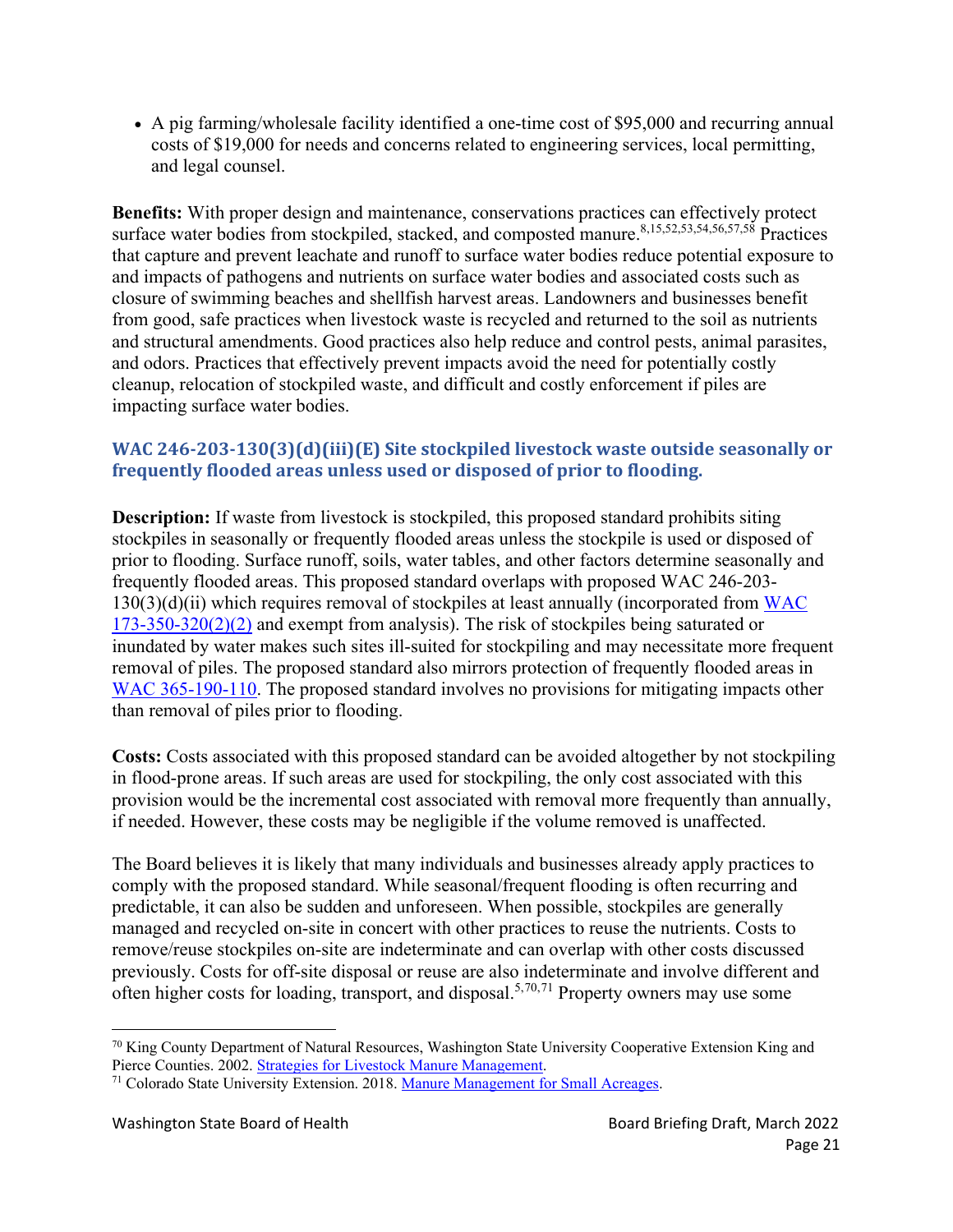combination of spreaders, dumpsters, containers, or other form of portable or semi-portable holding structure as means for holding and removing stockpiles.<sup>[52,](#page-15-8)[72](#page-22-0)</sup>

Individuals and businesses can contract with commercial solid waste firms for disposal or with custom manure hauling services for removal of piles or dedicated manure dumpsters for off-site application or disposal.<sup>[13](#page-10-5)</sup> If waste is landfilled or dropped off at a composting facility, standard tipping fees would apply in addition to transport costs (Table 7).

| таріс 7, башріс шапагс аврозаг созіз |         |       |  |  |
|--------------------------------------|---------|-------|--|--|
| Facility                             | Unit    | Cost  |  |  |
| King County Cedar Hills              | per ton | \$168 |  |  |
| Regional Landfill <sup>73</sup>      |         |       |  |  |
| Pierce County Recycling,             | per ton | \$38  |  |  |
| Composting, and Disposal (LRI)       |         |       |  |  |
| Services), Hidden Valley             |         |       |  |  |
| Compost Factory <sup>74</sup>        |         |       |  |  |

**Table 7: Sample manure disposal costs**

People may have access to local no- or low-cost manure exchange programs that help connect property owners seeking manure with those who have excess manure.<sup>[75,](#page-22-3)[76](#page-22-4),[77](#page-22-5)</sup> Clark Conservation District offers rental of a manure spreader for \$100/day in spring and fall to help property owners reduce stockpiles and use the waste.<sup>[78](#page-22-6)</sup> As with other proposed rule standards, scale is a significant factor determining removal costs of waste piles. Including equipment, labor, and disposal, total removal costs can range from hundreds of dollars for modest piles to many thousands of dollars for large piles. One respondent to the cost survey, under a different proposed standard, said removal of a manure stockpile cost \$9,000 but gave no information on scale or volume.

In the cost survey, one respondent indicated the following costs associated with this proposed standard:

• A pig farming/wholesale facility identified a one-time cost of \$17,000 and recurring annual costs of \$10,500 for needs and concerns related to inefficient and unscheduled movement of stockpiles.

**Benefits:** Stockpiling livestock waste can be an environmentally safe method of manure storage if site selection is carefully considered.<sup>[53](#page-15-6)</sup> Stockpiling that avoids flood-prone areas and saturated conditions protects water resources and public health. Water that comes in contact with stockpiled manure can pick up particles of manure and manure leachate and transport the waste off-site. The pollutants can be solids, nutrients, pathogens, or other contaminants that flow

<span id="page-22-0"></span><sup>&</sup>lt;sup>72</sup> Livestock and Poultry Environmental Learning Community, [Storing Manure on Small Farms:](https://lpelc.org/storing-manure-on-small-farms/) Why Do Small Farms [Need Manure Storage?](https://lpelc.org/storing-manure-on-small-farms/)

<span id="page-22-1"></span><sup>&</sup>lt;sup>73</sup> King County, [Off-site Options for Managing Manure and Bedding.](https://kingcounty.gov/services/environment/water-and-land/agriculture/manure-management/off-site.aspx)

<span id="page-22-2"></span><sup>74</sup> LRI Services. Phone inquiry from author, November 16, 2021.

<span id="page-22-3"></span><sup>75</sup> Whatcom Conservation District, [Manure](https://whatcomcd.org/manure-link) Link.

<span id="page-22-4"></span><sup>76</sup> Mason Conservation District[, Manure Exchange Program.](https://www.masoncd.org/manure.html)

<span id="page-22-5"></span><sup>77</sup> Clark Conservation District[, Manure Exchange](https://clarkcd.org/manure-exchange/) List.

<span id="page-22-6"></span><sup>78</sup> Clark Conservation District[, Manure Spreader.](https://clarkcd.org/manure-spreader)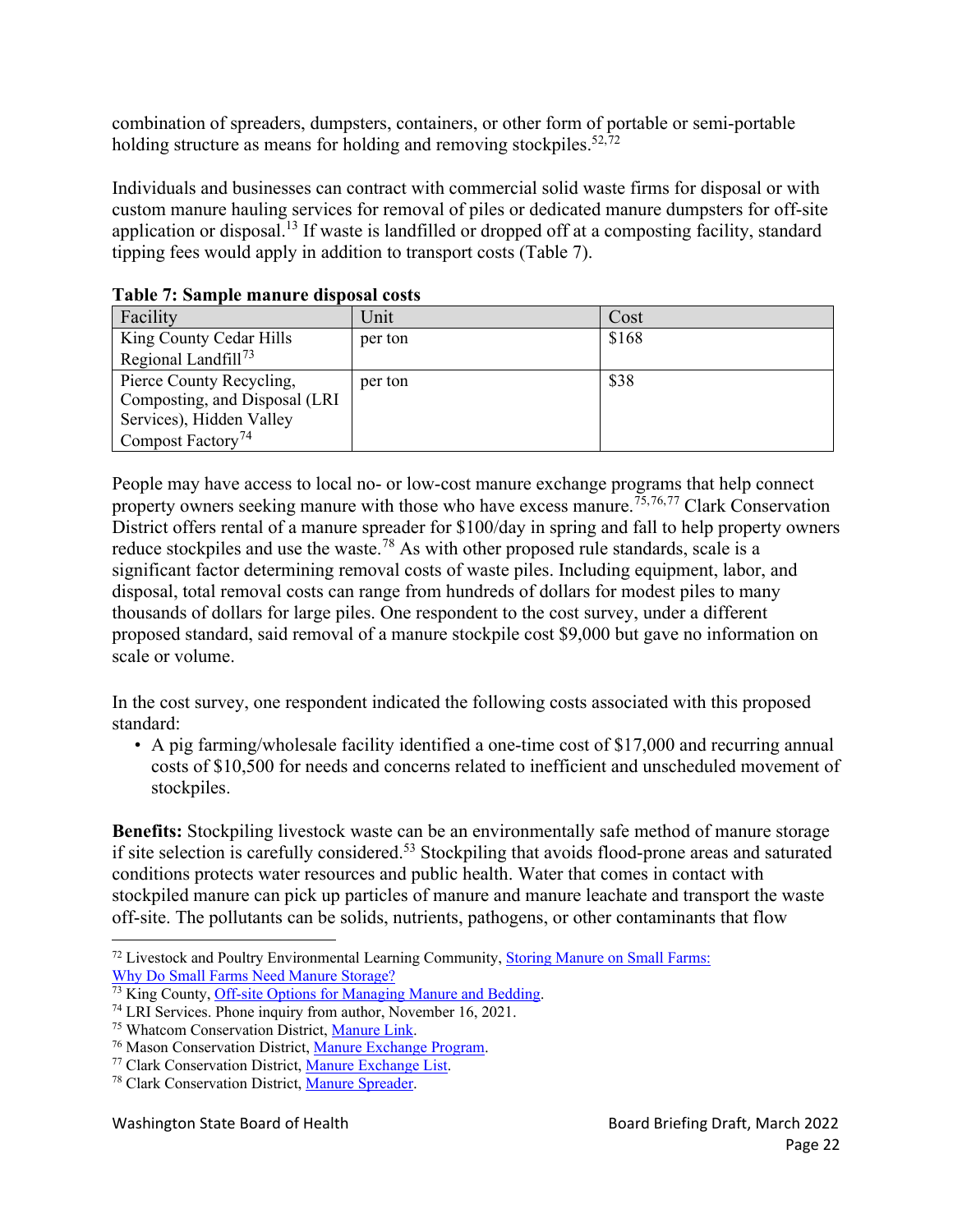overland or seep into the ground. Both pathways can have significant negative impacts on water quality and human health.<sup>[53](#page-15-6)</sup> Like other practices discussed previously, siting stockpiles outside flood-prone areas yields other benefits related to animal health, property values, and valued uses of water resources.

## **Cost-Benefit Summary**

Table 8 summarizes probable new incremental costs and corresponding benefits of the proposed standards for individuals and businesses not already meeting the respective standards. Specific costs and benefits are largely indeterminate—case-by-case based on type/number of animals, waste volumes, site characteristics, and other factors.

| <b>Proposed Standard</b>                                                                                                                                                                                                                                                                        | Costs                                                                                                                                                                                                                                                                                                                                                                                                                      | <b>Benefits</b>                                                                                                                                           |
|-------------------------------------------------------------------------------------------------------------------------------------------------------------------------------------------------------------------------------------------------------------------------------------------------|----------------------------------------------------------------------------------------------------------------------------------------------------------------------------------------------------------------------------------------------------------------------------------------------------------------------------------------------------------------------------------------------------------------------------|-----------------------------------------------------------------------------------------------------------------------------------------------------------|
| Overarching                                                                                                                                                                                                                                                                                     |                                                                                                                                                                                                                                                                                                                                                                                                                            |                                                                                                                                                           |
| WAC 246-203-130(3)(a)<br>Collect domestic animal waste at<br>intervals sufficient to maintain<br>sanitary conditions in containment<br>areas                                                                                                                                                    | Costs are equipment, supplies, and<br>labor, and include one-time and<br>recurring/replacement costs. Large cost<br>range depending on situation and waste<br>volumes, ranging from small scale (<<br>\$100) to large scale ( $>$ \$100,000) one-<br>time costs for equipment.                                                                                                                                             | • Personal and public health<br>• Environmental health (e.g.,<br>runoff, vectors, odor)<br>• Animal health                                                |
| WAC 246-203-130(3)(b)(i),(iii)<br>Handle domestic animal waste to<br>prevent deposition, leaching, and<br>runoff to (i) another person's<br>property, and (iii) surface water<br>bodies used for swimming, shellfish<br>harvesting, or other activity with<br>potential to affect human health. | Costs are indeterminate, case-by case.<br>Numerous waste handling practices and<br>pollution pathways potentially come<br>into play, including comprehensive<br>waste management on large operations.                                                                                                                                                                                                                      | • Personal and public health<br>• Environmental health<br>• Economic/beneficial uses of<br>water resources<br>• Property values<br>• Community well-being |
| Disposing Non-Livestock Waste                                                                                                                                                                                                                                                                   |                                                                                                                                                                                                                                                                                                                                                                                                                            |                                                                                                                                                           |
| WAC 246-203-130(3)(c)(i)<br>Hold non-livestock waste in a<br>watertight container if stored for<br>more than one day prior to proper<br>disposal.                                                                                                                                               | Costs are equipment, supplies, and<br>labor and include both one-time and<br>recurring costs. Trash bins and bags are<br>generally less than \$100 in one-time<br>costs and require periodic replacement<br>of bins. Total costs depend on waste<br>volumes and holding needs which may<br>be integral to disposal methods/costs.                                                                                          | • Personal and public health<br>• Environmental health<br>• Economic/beneficial uses of<br>water resources                                                |
| WAC 246-203-130(3)(c)(ii)<br>Bag and dispose of non-livestock<br>waste as solid waste.                                                                                                                                                                                                          | Costs are disposal services, equipment,<br>supplies, and labor. Disposal costs may<br>overlap with storage costs. Disposal<br>rates are variable, generally \$20-\$75<br>per month for residential disposal, more<br>for commercial. Most people and<br>businesses already comply and<br>incremental costs would likely be<br>nominal. Total costs depend on service<br>area, disposal method/rates, and waste<br>volumes. | • Personal and public health<br>• Environmental health<br>• Economic/beneficial uses of<br>water resources                                                |
| <b>Stockpiling Livestock Waste</b>                                                                                                                                                                                                                                                              |                                                                                                                                                                                                                                                                                                                                                                                                                            |                                                                                                                                                           |
| WAC 246-203-130(3)(d)(iii)(D)                                                                                                                                                                                                                                                                   | Costs for this setback are indetermin-                                                                                                                                                                                                                                                                                                                                                                                     | • Personal and public health                                                                                                                              |

## **Table 8: Cost-benefit summary\***

Washington State Board of Health Board Board Briefing Draft, March 2022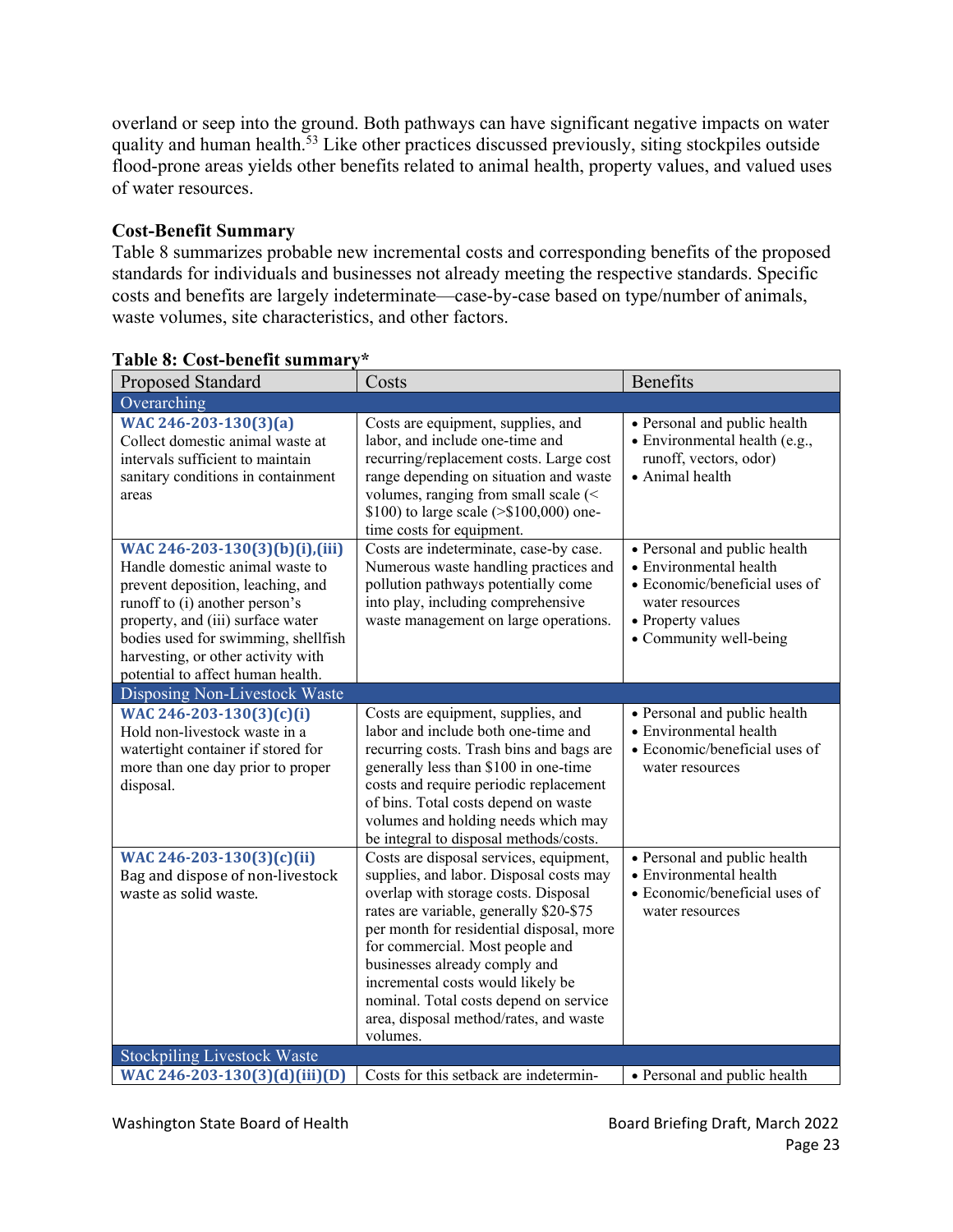| Site stockpiled livestock waste one |                                          | • Environmental health         |
|-------------------------------------|------------------------------------------|--------------------------------|
|                                     | ate, case-by-case, affecting people who  |                                |
| hundred feet or more from a surface | currently stockpile livestock waste near | • Economic/beneficial uses of  |
| water body.                         | surface water bodies or plan to do so in | water resources                |
|                                     | the future. Costs would involve siting   |                                |
|                                     | stockpiles farther away than planned or  |                                |
|                                     | desired from surface water bodies.       |                                |
| WAC 246-203-130                     | Costs are equipment, material, and       | • Personal and public health   |
| (3)(d)(iii)(D)(II)                  | labor to install (one-time costs) and    | • Environmental health         |
| Site stockpiled livestock waste one | maintain (recurring costs) practices to  | • Economic/beneficial uses of  |
| hundred feet or more from a surface | mitigate runoff and leachate from        | water resources                |
| water body unless the surface water | stockpiles. Optional practices range     | • Potential reuse of livestock |
| body is protected by one or more    | from storage pads and covers to          | waste                          |
| control or treatment practices that | stacking and composting structures.      |                                |
| capture and prevent leachate and    | Costs range (\$100s to \$1,000s and up)  |                                |
| runoff.                             | in one-time costs depending on the       |                                |
|                                     |                                          |                                |
|                                     | practice(s), waste volumes, and other    |                                |
|                                     | factors.                                 |                                |
| WAC 246-203-130(3)(d)(iii)(E)       | Costs to remove/reuse stockpiles are     | • Personal and public health   |
| Site stockpiled livestock waste     | indeterminate, case-by-case. Where       | • Environmental health         |
| outside seasonally or frequently    | possible, stockpiles are generally       | • Economic/beneficial uses of  |
| flooded areas unless used or        | managed/recycled on site. Costs for      | water resources                |
| disposed of prior to flooding.      | off-site movement generally involve      |                                |
|                                     | higher costs for loading, transport, and |                                |
|                                     | disposal. Sample disposal costs range    |                                |
|                                     | between \$38 and \$168 per ton and       |                                |
|                                     | would be negligible for people already   |                                |
|                                     | regularly disposing such piles.          |                                |

\*Summary table based mainly on researched costs and may not reflect responses in the cost survey.

As noted previously, the Board received a total of 41 responses to the business cost survey. Cost survey results included 4 businesses that identified cost information, 24 businesses that indicated no costs, and 13 businesses with unspecified responses. In summary, 37 of 41 respondents across a number of industries identified no cost impact or provided no cost information. This indicates that the proposed rule will likely have little or no cost impact on many businesses.

In instances where additional work is needed to comply with the proposed standards, there may be costs for equipment, supplies, material, and labor to regularly collect and safely store and dispose of animal waste to prevent or abate health hazards and nuisance. The overall incremental cost impact of the proposed rule is indeterminate for properties and operations statewide and would be unique in each situation. The Board believes and concludes that the benefits of actions to comply with the proposed standards, especially the personal and public health benefits, outweigh the potential incremental costs.

**SECTION 6: Identify alternative versions of the rule that were considered and explain how the Board determined that the rule being adopted is the least burdensome alternative for those required to comply with it that will achieve the general goals and specific objectives state previously.**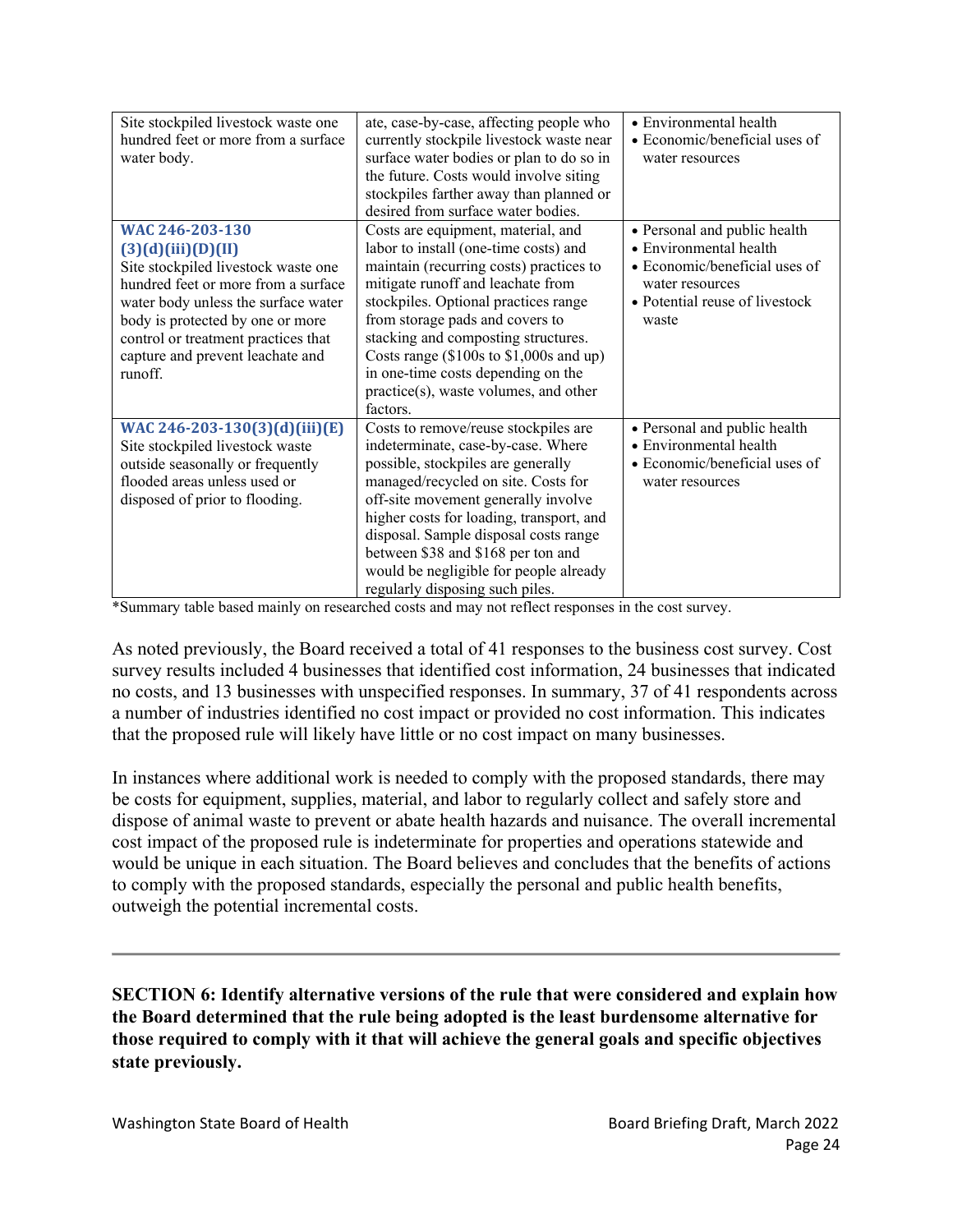Board policy recommendations in the background report<sup>1</sup> established guideposts for the rulemaking, including:

- Develop a practical, purposeful rule;
- Capitalize on local health authority;
- Focus on the impact of domestic animal waste on health, sanitation, and nuisance;
- Focus on smaller-scale animal waste practices and impacts; and
- Leave regulation of large animal feeding operations to established programs.

The policy recommendations acknowledged that certain issues would be explored during rulemaking. For example, regarding the question of whether to exempt large operations, the report says:

"The rule should not necessarily be limited in scale and could appropriately be applied to larger operations and impacts when needed. The rulemaking process should be used to discuss and determine how best to design and scale the rule's applicability to address these needs." (p. 25)

On that specific issue, the proposed rule does not exempt any type, class, or size of operation. The proposed rule does, however, exclude diffuse practices such as trail riding and free-range grazing where animal waste is unlikely to appreciably accumulate.

In addition to Board policy direction, the rulemaking included objectives to:

- Keep the rule short and simple;
- Better align the rule with Board authority regulating animal waste, not animal keeping;
- Frame the rule around a few control points that people could reasonably meet and are key to health and sanitation; and
- Modernize the rule's language, standards, and structure.

The rule drafting featured ongoing consideration and analysis of alternate approaches, standards, and rule language. The drafting also involved regular review and input from peers with subject matter expertise at public health and natural resources agencies. In 2019, preliminary drafts were vetted and discussed in two stakeholder meetings. To reach a wider audience, the Board distributed a formal draft for public review in early 2020 and ultimately extended the comment deadline to encourage more comment.

At every turn, rule language evolved in response to stakeholder feedback. For example, edits to the public review draft prior to consideration by the Board in November 2020, included the following changes:

- Removed three draft subsections that aimed to add context, but proved extraneous;
- Revised draft language to align more narrowly with Board and local health officer authority;
- Revamped draft enforcement language to employ conventional enforcement authority of local health officers in Board rules;
- Removed the following draft standards:

Washington State Board of Health Board Board Board Briefing Draft, March 2022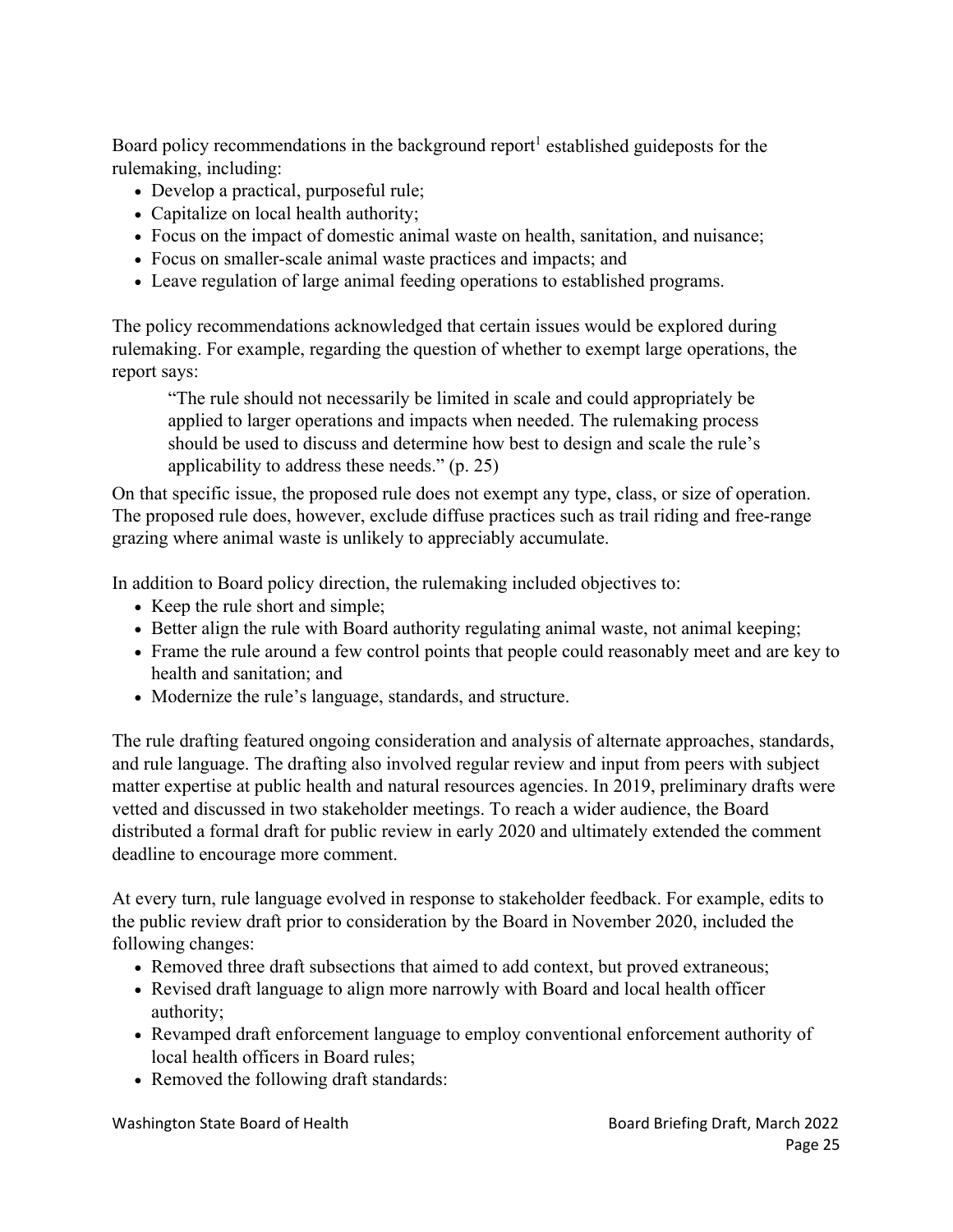- o pick up after pets that defecate on other people's property;
- o set back livestock waste stockpiles from property lines and public rights-of-way; and o control and cover livestock waste stockpiles.
- Edited draft livestock waste stockpiling standards to better align with established standards in other rules and codes;
- Clarified that collection of waste applies to containment areas and does not apply to freerange grazing, trail riding, and other diffuse sources; and
- Deleted, edited, and added numerous terms and definitions to support the simpler rule.

Following work on the Significant Analysis, the Board made the following additional change:

• Deleted a draft standard prohibiting use of composted non-livestock waste on edible plants. The edit reinforces the rule's scope and focus on waste (not compost) and avoids unintended regulatory implications for commercial composting facilities.

The Board believes the proposed rule sets basic standards that are essential to health and sanitation and are the least burdensome to achieving the objective of safe waste handling and disposal. Stated differently, the proposed rule establishes expectations and standards that are intended to be meaningful, reasonable, and least burdensome.

## **SECTION 7: Determine that the rule does not require those to whom it applies to take an action that violates requirements of another federal or state law.**

The rule does not require actions that violate requirements of another federal or state law. The background report<sup>1</sup> evaluated the regulatory structure in Washington for livestock manure and other domestic animal waste. The purpose of the evaluation was to inform the rulemaking—to avoid standards that might conflict with requirements in other laws and rules and to identify an appropriate niche for the Board's revised rule.

The proposed rule is written to focus on animal excreta, and to reference and reinforce standards of other rules and codes to help ensure regulatory consistency. Where there may be an overlap in requirements, the proposed rule defers to more stringent standards in federal, state, or municipal law.

#### **SECTION 8: Determine that the rule does not impose more stringent performance requirements on private entities than on public entities unless required to do so by federal or state law.**

The proposed rule does not impose more stringent performance requirements on private entities than on public entities. The proposed rule regulates "persons" defined as "any individual,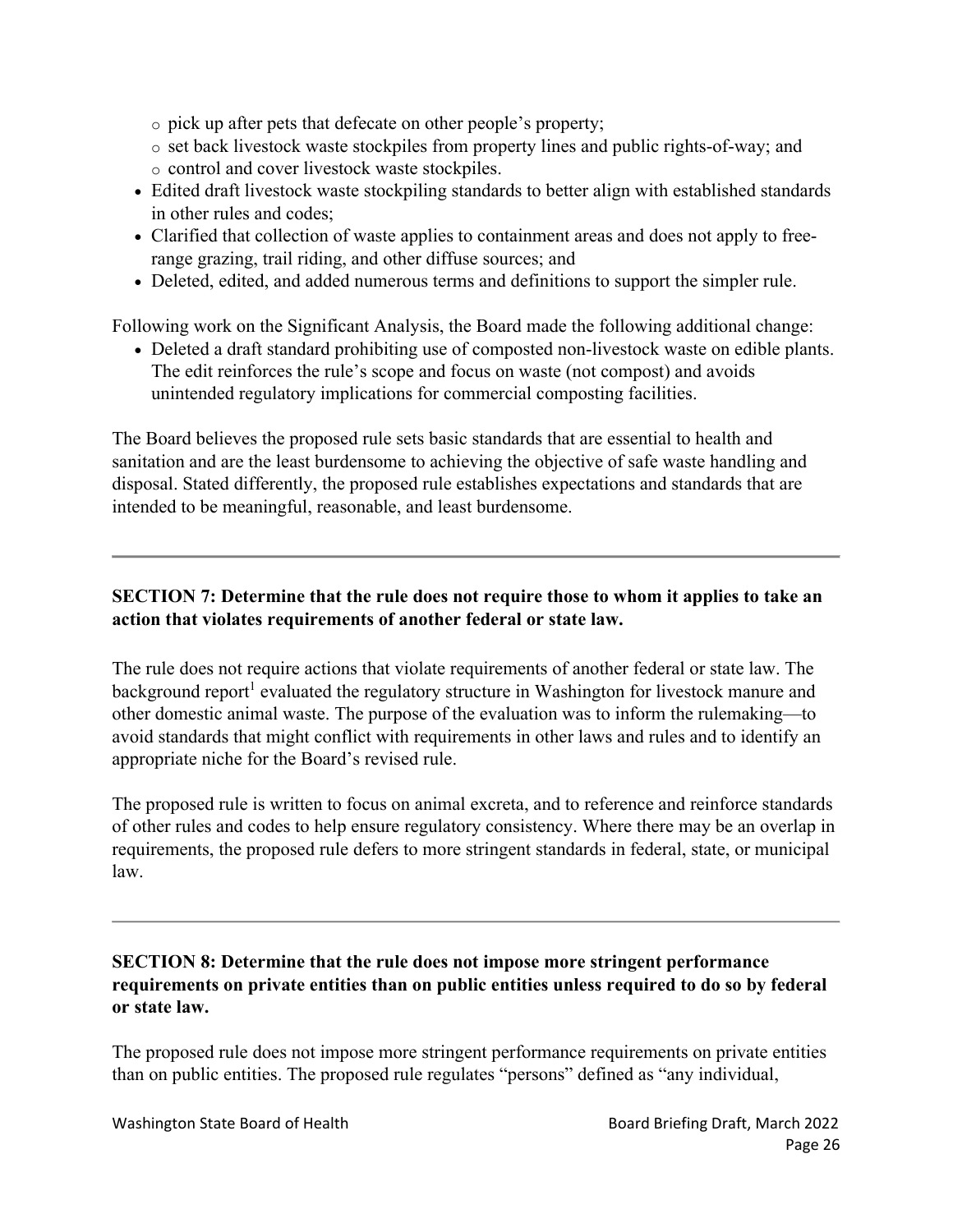corporation, company, association, society, firm, partnership, joint stock company, or any governmental agency, or the authorized agents of these entities." The proposed rule applies equally to all persons regardless of public or private ownership or affiliation.

## **SECTION 9: Determine if the rule differs from any federal regulation or statute applicable to the same activity or subject matter and, if so, determine that the difference is justified by an explicit state statute or by substantial evidence that the difference is necessary.**

The Board has unique responsibility and authority regulating animal waste to prevent, control, and abate health hazards and nuisance detrimental to human health. As described in the background report<sup>1</sup>, the proposed rule addresses issues associated with several other laws and programs. However, the authority, purpose, and applicability of those laws and programs differ significantly from the Board's proposed domestic animal waste rule.

By their nature, public health is integral to other state laws and rules dealing with animal waste, manure management, nonpoint pollution, and solid waste. However, none have authority specific to sanitation, health hazards, and nuisance directly comparable to Board authority for animal waste. The proposed rule is designed and written to complement other laws; to emphasize initial waste deposition, collection, stockpiling, and disposal; and to equip local health officers in situations where animal waste creates a health hazard or nuisance. The proposed rule creates no new authority.

**SECTION 10: Demonstrate that the rule has been coordinated, to the maximum extent practicable, with other federal, state, and local laws applicable to the same activity or subject matter.**

As noted previously, the background report provides a comprehensive evaluation and description of the state regulatory structure for livestock manure and other domestic animal waste.<sup>[1](#page-2-1)</sup> The rulemaking has taken this into account to help avoid conflicting requirements. Where feasible, the proposed rule incorporates standards in other established rules and codes. The proposed rule yields to any overlapping standard in federal, state, or municipal law that is more stringent.

The rulemaking involved significant outreach to and coordination with local, state, and federal agencies on the issues. At the state level, this includes coordination with the Washington State Department of Agriculture, Washington State Department of Ecology, Washington State Department of Health, State Conservation Commission, Washington State Department of Natural Resources, and Washington State Parks. At the local level, the rulemaking involved communication with and input from conservation districts, local health jurisdictions, and counties, coupled with outreach to state associations for cities, counties, conservation districts,